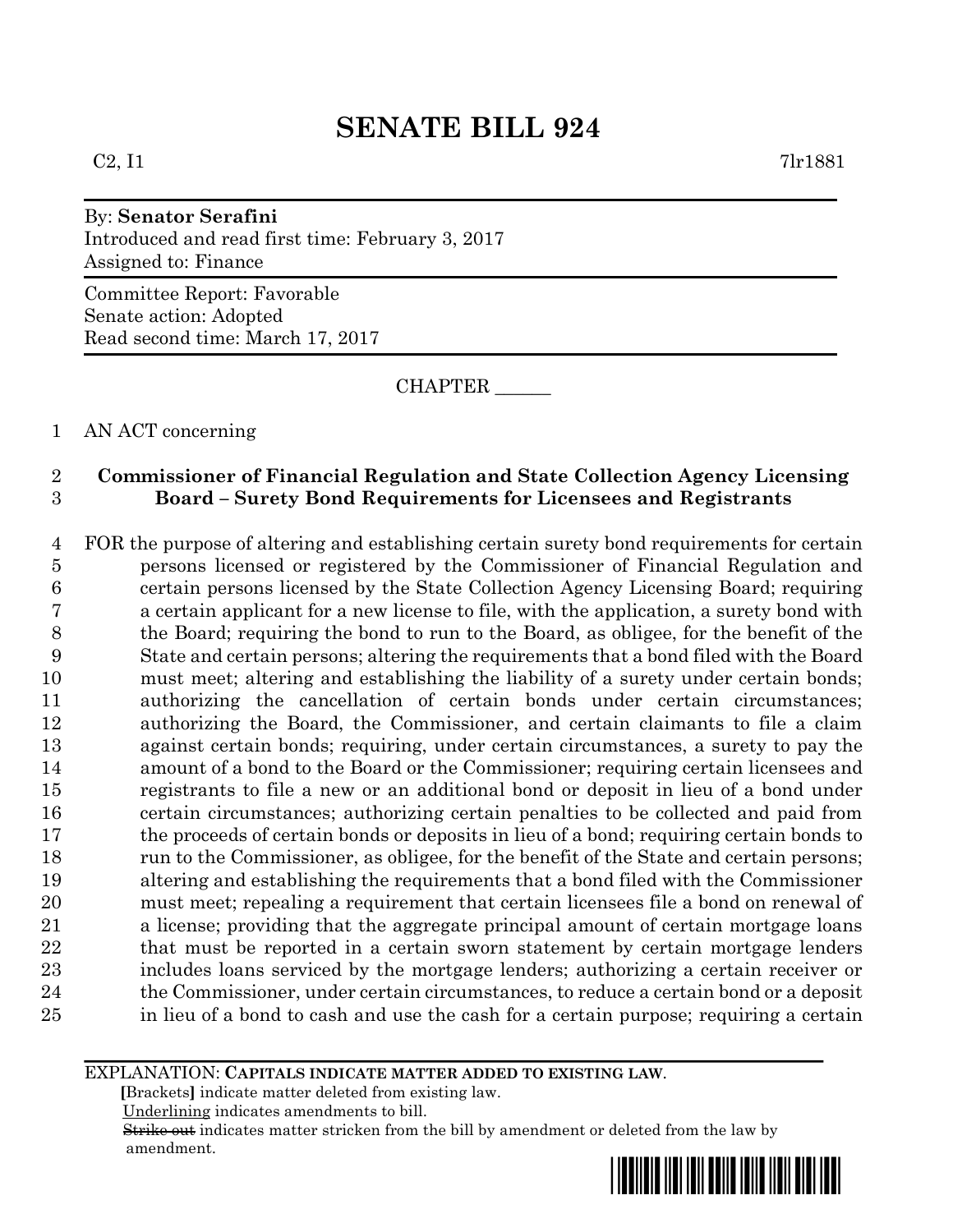| $\mathbf{1}$<br>$\overline{2}$ | deposit in lieu of a surety to be in a certain amount; requiring the Commissioner to<br>consider certain factors in setting the amount of a certain deposit in lieu of a surety |  |  |  |  |  |  |  |
|--------------------------------|---------------------------------------------------------------------------------------------------------------------------------------------------------------------------------|--|--|--|--|--|--|--|
| 3                              | bond; authorizing the Commissioner to require evidence of an additional deposit in                                                                                              |  |  |  |  |  |  |  |
| 4                              | lieu of a surety bond to be filed by a certain licensee under certain circumstances;                                                                                            |  |  |  |  |  |  |  |
| 5                              | repealing certain obsolete provisions of law; making certain stylistic, clarifying, and                                                                                         |  |  |  |  |  |  |  |
| 6                              | conforming changes; and generally relating to surety bond requirements for licensees                                                                                            |  |  |  |  |  |  |  |
| 7                              | and registrants of the Commissioner of Financial Regulation and licensees of the                                                                                                |  |  |  |  |  |  |  |
| 8                              | State Collection Agency Licensing Board.                                                                                                                                        |  |  |  |  |  |  |  |
| 9                              | BY repealing and reenacting, with amendments,                                                                                                                                   |  |  |  |  |  |  |  |
| 10                             | Article – Business Regulation                                                                                                                                                   |  |  |  |  |  |  |  |
| 11                             | Section 7-304                                                                                                                                                                   |  |  |  |  |  |  |  |
| 12                             | Annotated Code of Maryland                                                                                                                                                      |  |  |  |  |  |  |  |
| 13                             | (2015 Replacement Volume and 2016 Supplement)                                                                                                                                   |  |  |  |  |  |  |  |
| 14                             | BY repealing and reenacting, with amendments,                                                                                                                                   |  |  |  |  |  |  |  |
| 15                             | Article – Financial Institutions                                                                                                                                                |  |  |  |  |  |  |  |
| 16                             | Section 11-206, 11-508, 11-511, 12-412, 12-914, and 12-1014                                                                                                                     |  |  |  |  |  |  |  |
| 17                             | Annotated Code of Maryland                                                                                                                                                      |  |  |  |  |  |  |  |
| 18                             | (2011 Replacement Volume and 2016 Supplement)                                                                                                                                   |  |  |  |  |  |  |  |
| 19                             | SECTION 1. BE IT ENACTED BY THE GENERAL ASSEMBLY OF MARYLAND,                                                                                                                   |  |  |  |  |  |  |  |
| 20                             | That the Laws of Maryland read as follows:                                                                                                                                      |  |  |  |  |  |  |  |
| 21                             | <b>Article – Business Regulation</b>                                                                                                                                            |  |  |  |  |  |  |  |
| 22                             | $7 - 304.$                                                                                                                                                                      |  |  |  |  |  |  |  |
| 23<br>24                       | [An applicant] WITH AN APPLICATION for a NEW license, AN<br>(1)<br>(a)<br>APPLICANT shall [execute] FILE a surety bond [for the benefit of any] WITH THE BOARD.                 |  |  |  |  |  |  |  |
| $25\,$<br>26                   | (2)<br>THE BOND SHALL RUN TO THE BOARD, AS OBLIGEE, FOR THE<br><b>BENEFIT OF:</b>                                                                                               |  |  |  |  |  |  |  |
| $27\,$                         | THE STATE; AND<br>(I)                                                                                                                                                           |  |  |  |  |  |  |  |
| 28                             | ANY member of the public who has a loss or other damage as a<br>(II)                                                                                                            |  |  |  |  |  |  |  |
| 29                             | result of a violation of this title or the Maryland Consumer Debt Collection Act by the                                                                                         |  |  |  |  |  |  |  |
| 30                             | applicant or an agent or employee of the applicant.                                                                                                                             |  |  |  |  |  |  |  |
| $31\,$                         | [2] (3)<br>The [surety] bond shall be:                                                                                                                                          |  |  |  |  |  |  |  |
| 32                             | in a form that the Board approves;<br>(i)                                                                                                                                       |  |  |  |  |  |  |  |
| 33                             | (ii)<br>with a surety that the Board approves; and                                                                                                                              |  |  |  |  |  |  |  |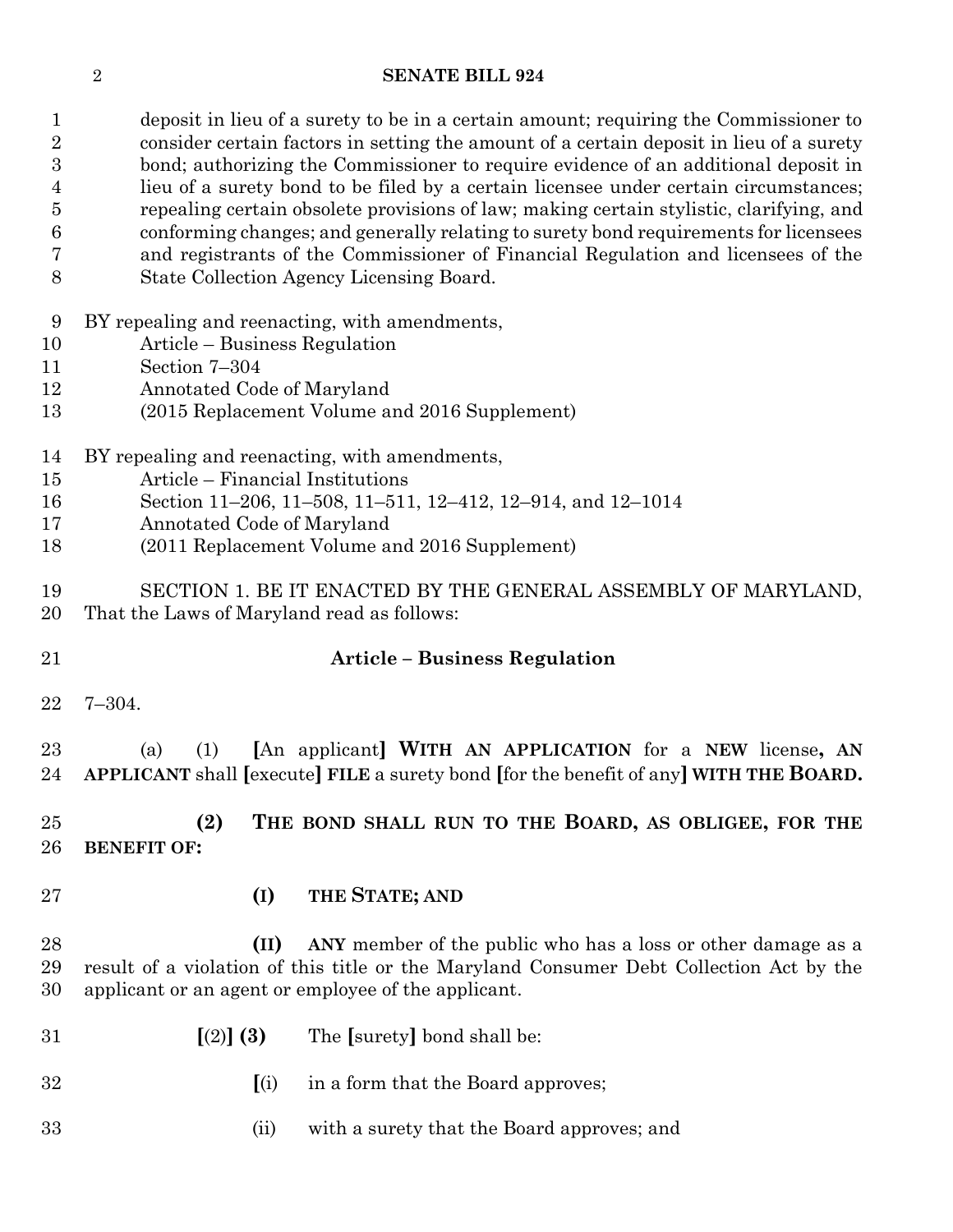| $\mathbf{1}$                     | (iii)                                        | (I)          | in the amount of $$5,000$ ;                                                                                                                                         |
|----------------------------------|----------------------------------------------|--------------|---------------------------------------------------------------------------------------------------------------------------------------------------------------------|
| $\overline{2}$                   | (II)                                         |              | <b>ISSUED BY A SURETY COMPANY THAT:</b>                                                                                                                             |
| 3                                |                                              | 1.           | IS AUTHORIZED TO DO BUSINESS IN THE STATE; AND                                                                                                                      |
| $\overline{4}$<br>$\overline{5}$ | <b>MARYLAND INSURANCE COMMISSIONER; AND</b>  | 2.           | HOLDS A CERTIFICATE OF AUTHORITY ISSUED BY THE                                                                                                                      |
| 6<br>7<br>8                      | APPLICABLE TO CONSUMER DEBT COLLECTION.      |              | (III) CONDITIONED THAT THE LICENSEE SHALL COMPLY WITH<br>THE MARYLAND CONSUMER DEBT COLLECTION ACT AND ANY OTHER LAWS                                               |
| 9<br>10<br>11                    | $(3)$ (4)<br>claims against the bond]:       |              | The <i>[total]</i> liability of [a] <b>THE</b> surety [on a bond under this<br>section may not exceed the amount of the bond, regardless of the number or amount of |
| 12                               | (I)                                          |              | SHALL BE CONTINUOUS;                                                                                                                                                |
| 13<br>14                         | (II)                                         |              | MAY NOT BE AGGREGATED OR CUMULATIVE, WHETHER OR<br>NOT THE BOND IS RENEWED, CONTINUED, REPLACED, OR MODIFIED;                                                       |
| 15<br>16<br>17                   | EXISTENCE AT ANY TWO OR MORE POINTS IN TIME; |              | (III) MAY NOT BE DETERMINED BY ADDING TOGETHER THE<br>PENAL SUM OF THE BOND, OR ANY PART OF THE PENAL SUM OF THE BOND, IN                                           |
| 18<br>19<br>20                   | (IV)<br>THE BOND;                            | <b>SHALL</b> | $\bf BE$<br><b>CONSIDERED</b><br>TO<br>BE<br><b>ONE</b><br><b>CONTINUOUS</b><br>OBLIGATION, REGARDLESS OF INCREASES OR DECREASES IN THE PENAL SUM OF                |
| 21                               | (V)                                          |              | <b>MAY NOT BE AFFECTED BY:</b>                                                                                                                                      |
| 22                               |                                              | 1.           | THE INSOLVENCY OR BANKRUPTCY OF THE LICENSEE;                                                                                                                       |
| 23<br>24<br>$25\,$               | OR AN AGENT OF THE LICENSEE; OR              | 2.           | ANY MISREPRESENTATION, BREACH OF WARRANTY,<br>FAILURE TO PAY A PREMIUM, OR ANY OTHER ACT OR OMISSION OF THE LICENSEE                                                |
| 26                               |                                              | 3.           | THE SUSPENSION OF THE LICENSEE'S LICENSE;                                                                                                                           |
| 27<br>28                         | (VI)                                         |              | MAY NOT REQUIRE AN ADMINISTRATIVE ENFORCEMENT<br>ACTION BY THE BOARD AS A PREREQUISITE TO LIABILITY; AND                                                            |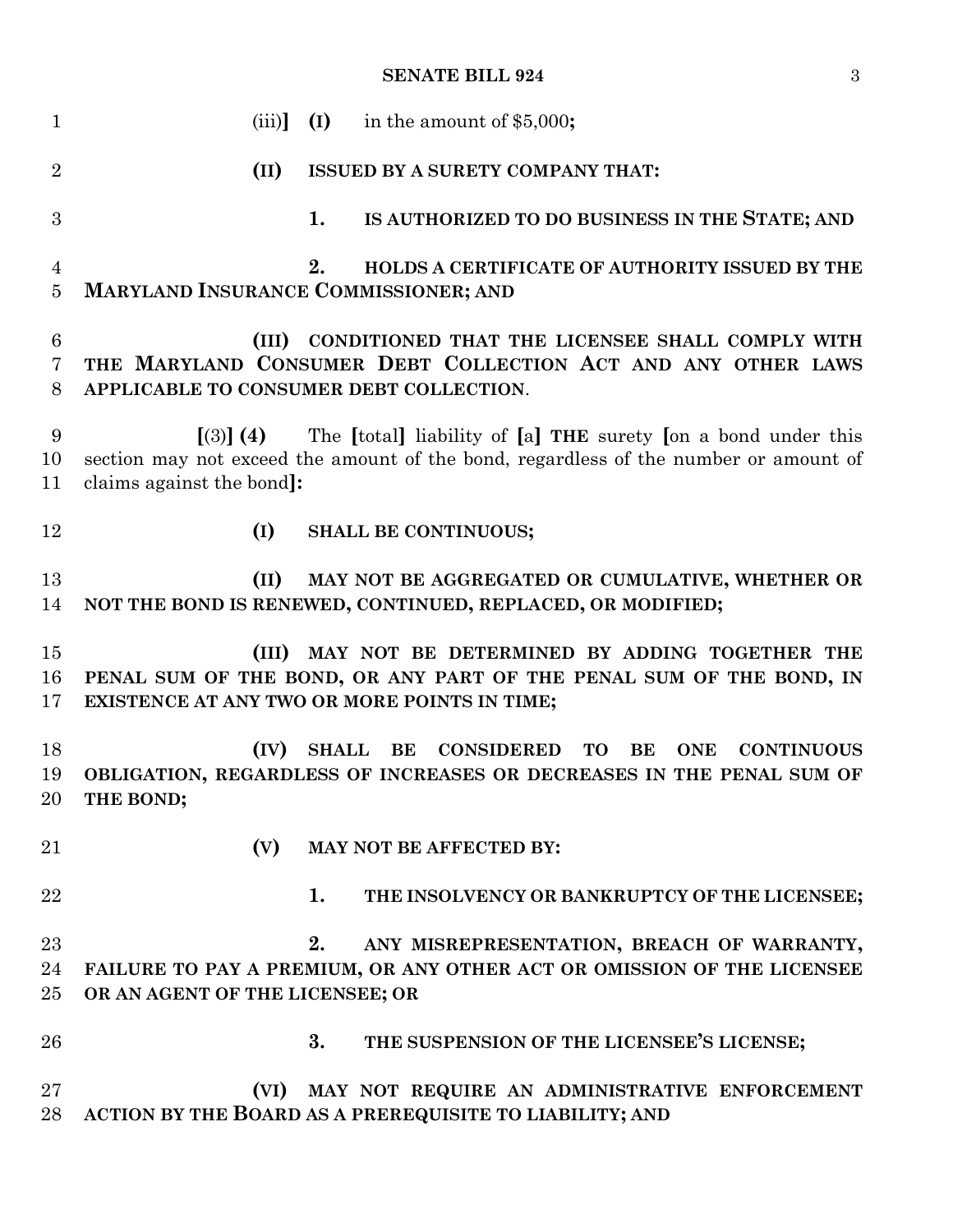|                                  | $\overline{4}$                   |       | <b>SENATE BILL 924</b>                                                                                                            |
|----------------------------------|----------------------------------|-------|-----------------------------------------------------------------------------------------------------------------------------------|
| 1<br>$\overline{2}$              | <b>DATE ON WHICH:</b>            |       | (VII) SHALL CONTINUE FOR 3 YEARS AFTER THE LATER OF THE                                                                           |
| 3                                |                                  |       | 1.<br>THE BOND IS CANCELED; OR                                                                                                    |
| $\overline{4}$<br>$\overline{5}$ | LICENSED.                        |       | 2.<br>THE LICENSEE, FOR ANY REASON, CEASES TO BE                                                                                  |
| 6<br>$\overline{7}$              | (5)                              | (I)   | A BOND MAY BE CANCELED BY THE SURETY OR THE<br>LICENSEE BY GIVING NOTICE OF CANCELLATION TO THE BOARD.                            |
| $8\,$<br>9                       | <b>SHALL:</b>                    | (II)  | NOTICE UNDER SUBPARAGRAPH (I) OF THIS PARAGRAPH                                                                                   |
| 10                               |                                  |       | 1.<br>BE IN WRITING; AND                                                                                                          |
| 11<br>12                         | REQUESTED.                       |       | 2.<br>BE SENT BY CERTIFIED MAIL, RETURN RECEIPT                                                                                   |
| 13<br>14<br>15                   | THE BOARD.                       | (III) | A CANCELLATION OF A BOND UNDER THIS PARAGRAPH IS<br>NOT EFFECTIVE UNTIL 90 DAYS AFTER RECEIPT OF A NOTICE OF CANCELLATION BY      |
| 16                               | (6)                              |       | A CLAIM AGAINST THE BOND MAY BE FILED WITH THE SURETY BY:                                                                         |
| 17                               |                                  | (I)   | A CLAIMANT; OR                                                                                                                    |
| 18<br>19                         | STATE.                           | (II)  | THE BOARD FOR THE BENEFIT OF A CLAIMANT OR THE                                                                                    |
| 20<br>21                         | [ (4) ] (7)<br>bond, the surety: |       | If the amount of claims against a bond exceeds the amount of the                                                                  |
| 22<br>23                         | distribution to claimants; and   | (i)   | shall pay the amount of the bond to the Board for <b>PRO RATA</b>                                                                 |
| 24                               |                                  | (ii)  | [then] is relieved of liability under the bond.                                                                                   |
| 25<br>26<br>27                   | (8)<br>WITH THE BOARD.           |       | IF THE PENAL AMOUNT OF THE BOND IS REDUCED BY PAYMENT<br>OF A CLAIM OR JUDGMENT, THE LICENSEE SHALL FILE A NEW OR ADDITIONAL BOND |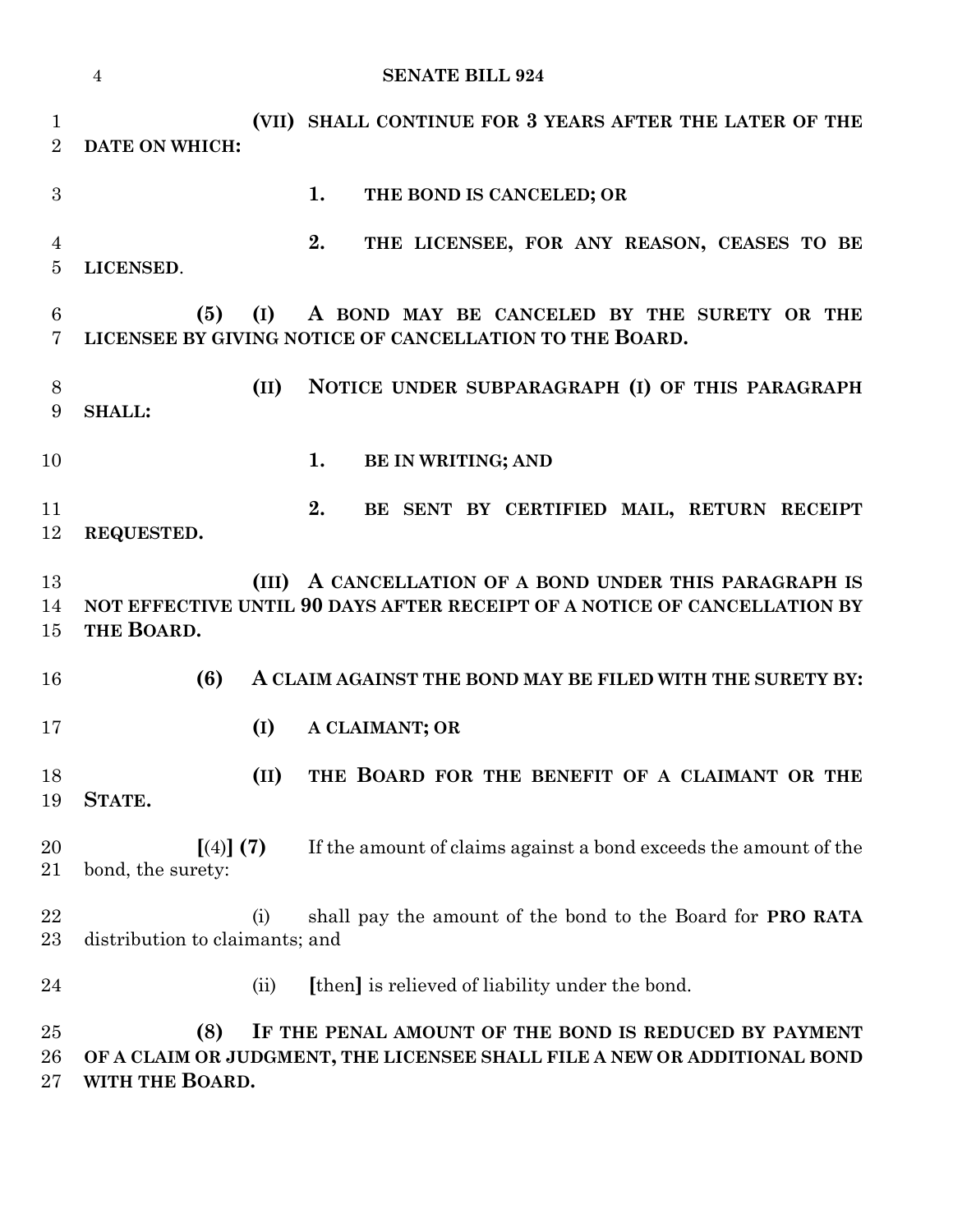**(9) A PENALTY IMPOSED AGAINST A LICENSEE UNDER § 7–205(B) OF THIS TITLE MAY BE COLLECTED AND PAID FROM THE PROCEEDS OF A BOND REQUIRED UNDER THIS SUBSECTION.** (b) The Board shall issue a license to each applicant who meets the requirements of this subtitle. **Article – Financial Institutions** 11–206. (a) (1) To apply for a license, an applicant shall sign and submit to the Commissioner a verified application on the form that the Commissioner requires. 10 (2) The application shall include: (i) The applicant's name and address and, if the applicant is not an individual, the names and addresses of each of its principal owners and each of its officers, directors, or members; (ii) The address at which the business is to be conducted; and (iii) Any other pertinent information that the Commissioner requires 16 for an investigation and findings under  $\S 11-207$  of this subtitle. (b) With the application, the applicant shall pay to the Commissioner: (1) An investigation fee of \$100; and (2) A license fee of: (i) \$1,700 if the applicant applies for a license to be issued on or after January 1 and on or before December 31 of an even–numbered year; **OR** (ii) **[**Effective January 1, 1999,**]** \$850 if the applicant applies for a license to be issued on or after January 1 and on or before December 31 of an odd–numbered year**[**; or (iii) \$1,700 if the applicant applies for a license to be issued on or after October 1, 1997 and on or before December 31, 1997**]**. (c) (1) With the application, the applicant shall file **A SURETY BOND** with the Commissioner **[**a surety bond**]**. (2) The **[**surety**]** bond **[**filed under this subsection**]** shall run to **[**this State**] THE COMMISSIONER, AS OBLIGEE,** for the benefit of **[**this**]:**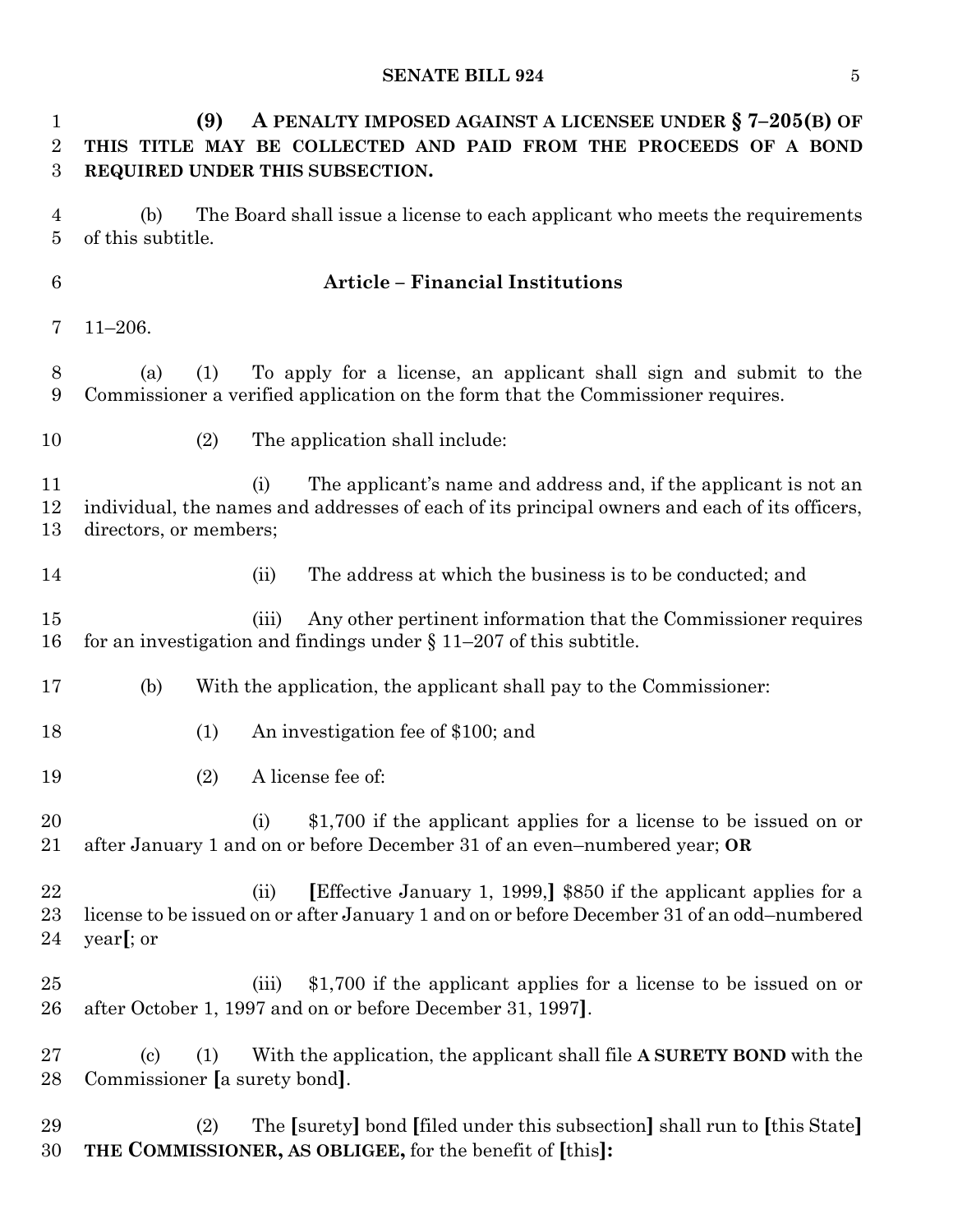**(I) THE** State**;** and **[**of any**] (II) ANY** person who has a cause of action against the applicant under the Maryland Consumer Loan Law. (3) The **[**surety**]** bond shall be: (i) In an amount equal to twice the amount of the largest loan that may be made under the Maryland Consumer Loan Law; (ii) **[**With sureties that the Commissioner approves**] ISSUED BY A SURETY COMPANY THAT: 1. IS AUTHORIZED TO DO BUSINESS IN THE STATE**; and **2. HOLDS A CERTIFICATE OF AUTHORITY ISSUED BY THE MARYLAND INSURANCE COMMISSIONER; AND** (iii) Conditioned that the **[**applicant will comply**] LICENSEE SHALL: 1. COMPLY** with the Maryland Consumer Loan Law**;** and **[**will pay**] 2. PAY** to **[**this**] THE** State or to any person any money that the **[**applicant**] LICENSEE** may owe to **[**this**] THE** State or to **[**that**] THE** person under the Maryland Consumer Loan Law. **(4) THE LIABILITY OF THE SURETY: (I) SHALL BE CONTINUOUS; (II) MAY NOT BE AGGREGATED OR CUMULATIVE, WHETHER OR NOT THE BOND IS RENEWED, CONTINUED, REPLACED, OR MODIFIED; (III) MAY NOT BE DETERMINED BY ADDING TOGETHER THE PENAL SUM OF THE BOND, OR ANY PART OF THE PENAL SUM OF THE BOND, IN EXISTENCE AT ANY TWO OR MORE POINTS IN TIME; (IV) SHALL BE CONSIDERED TO BE ONE CONTINUOUS OBLIGATION, REGARDLESS OF INCREASES OR DECREASES IN THE PENAL SUM OF THE BOND;**

**(V) MAY NOT BE AFFECTED BY:**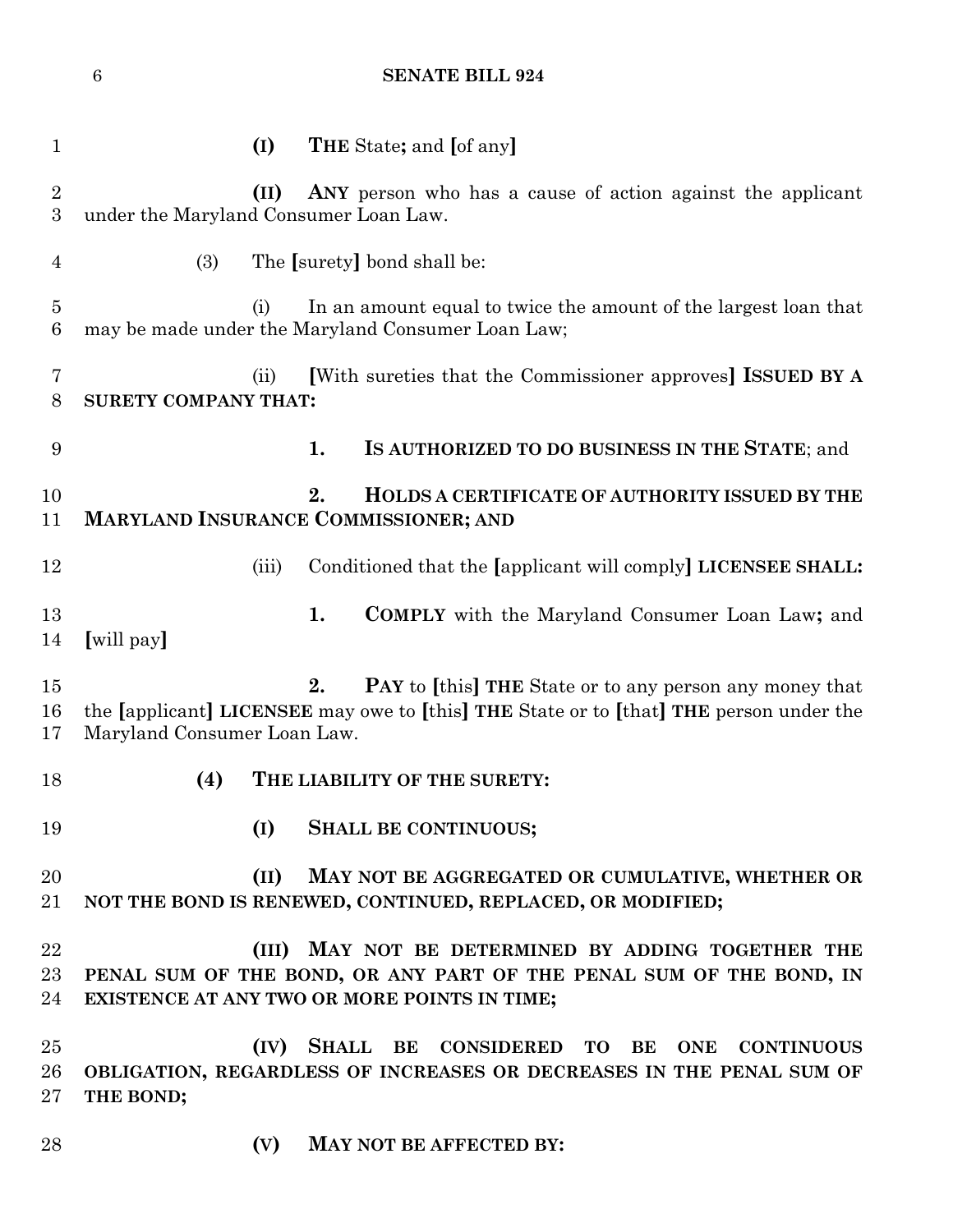**1. THE INSOLVENCY OR BANKRUPTCY OF THE LICENSEE; 2. ANY MISREPRESENTATION, BREACH OF WARRANTY, FAILURE TO PAY A PREMIUM, OR ANY OTHER ACT OR OMISSION OF THE LICENSEE OR AN AGENT OF THE LICENSEE; OR 3. THE SUSPENSION OF THE LICENSEE'S LICENSE; (VI) MAY NOT REQUIRE AN ADMINISTRATIVE ENFORCEMENT ACTION BY THE COMMISSIONER AS A PREREQUISITE TO LIABILITY; AND (VII) SHALL CONTINUE FOR 3 YEARS AFTER THE LATER OF THE DATE ON WHICH: 1. THE BOND IS CANCELED; OR 2. THE LICENSEE, FOR ANY REASON, CEASES TO BE LICENSED. (5) (I) A BOND MAY BE CANCELED BY THE SURETY OR THE LICENSEE BY GIVING NOTICE OF CANCELLATION TO THE COMMISSIONER. (II) NOTICE UNDER SUBPARAGRAPH (I) OF THIS PARAGRAPH SHALL: 1. BE IN WRITING; AND 2. BE SENT BY CERTIFIED MAIL, RETURN RECEIPT REQUESTED. (III) A CANCELLATION OF A BOND UNDER THIS PARAGRAPH IS NOT EFFECTIVE UNTIL 90 DAYS AFTER RECEIPT OF A NOTICE OF CANCELLATION BY THE COMMISSIONER. (6) A CLAIM AGAINST THE BOND MAY BE FILED WITH THE SURETY BY: (I) A CLAIMANT; OR (II) THE COMMISSIONER FOR THE BENEFIT OF A CLAIMANT OR THE STATE.**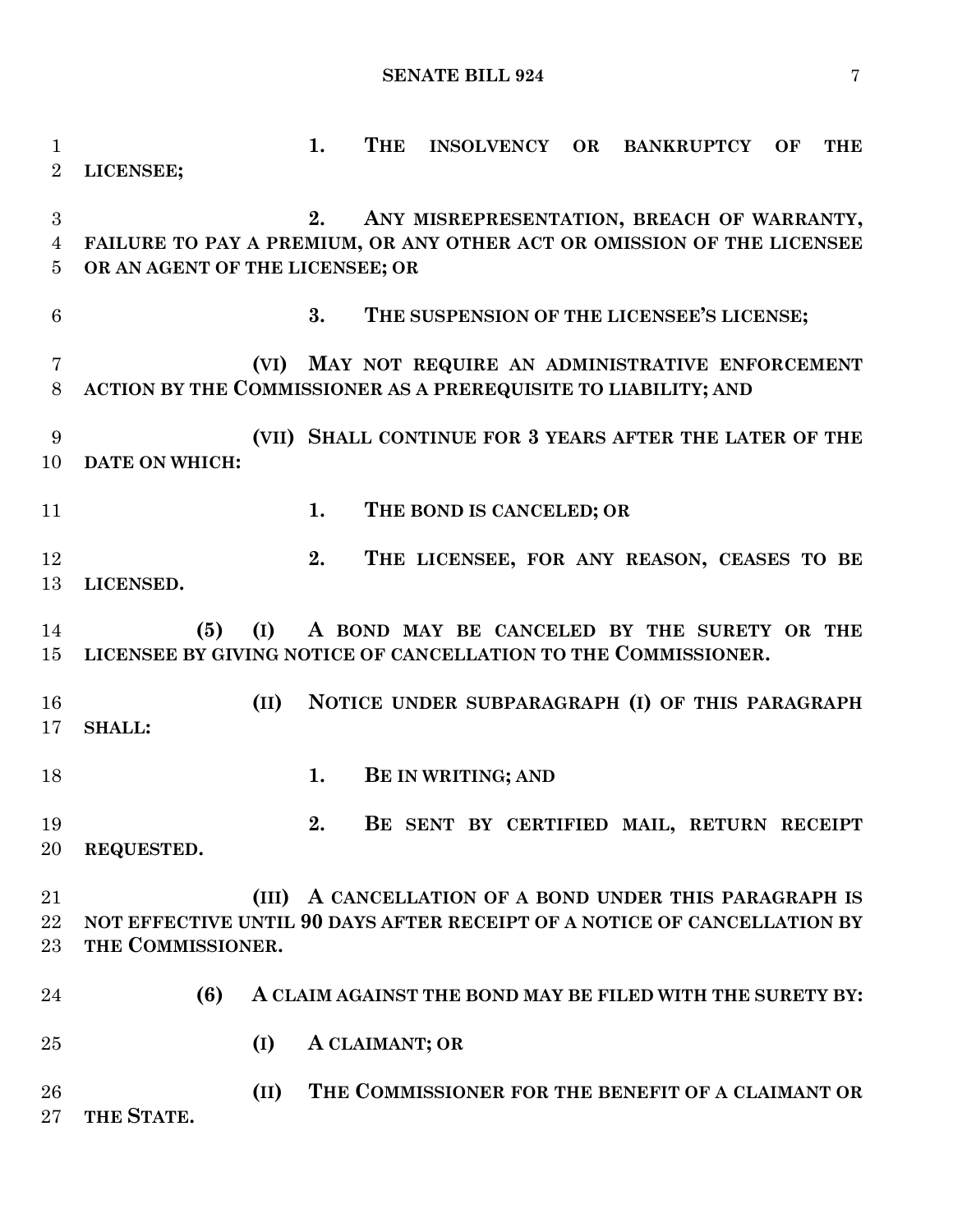|                                    | 8                    |     | <b>SENATE BILL 924</b>                                                                                                                                                                                                                          |
|------------------------------------|----------------------|-----|-------------------------------------------------------------------------------------------------------------------------------------------------------------------------------------------------------------------------------------------------|
| $\mathbf{1}$<br>$\overline{2}$     |                      | (7) | IF THE AMOUNT OF CLAIMS AGAINST A BOND EXCEEDS THE<br>AMOUNT OF THE BOND, THE SURETY:                                                                                                                                                           |
| $\boldsymbol{3}$<br>$\overline{4}$ |                      |     | SHALL PAY THE AMOUNT OF THE<br>(I)<br><b>BOND</b><br><b>THE</b><br><b>TO</b><br>COMMISSIONER FOR PRO RATA DISTRIBUTION TO CLAIMANTS; AND                                                                                                        |
| $\bf 5$                            |                      |     | IS RELIEVED OF LIABILITY UNDER THE BOND.<br>(II)                                                                                                                                                                                                |
| $6\phantom{.}6$<br>7<br>8          | THE COMMISSIONER.    | (8) | IF THE PENAL AMOUNT OF A BOND IS REDUCED BY PAYMENT OF A<br>CLAIM OR JUDGMENT, THE LICENSEE SHALL FILE A NEW OR ADDITIONAL BOND WITH                                                                                                            |
| 9<br>10<br>11                      |                      | (9) | A PENALTY IMPOSED AGAINST A LICENSEE UNDER § 2-115(B) OF<br>THIS ARTICLE MAY BE COLLECTED AND PAID FROM THE PROCEEDS OF A BOND<br>REQUIRED UNDER THIS SUBSECTION.                                                                               |
| 12                                 | (d)                  |     | For each license for which an applicant applies, the applicant shall:                                                                                                                                                                           |
| 13                                 |                      | (1) | Submit a separate application; AND                                                                                                                                                                                                              |
| 14                                 |                      | (2) | Pay a separate investigation fee and license fee.; and                                                                                                                                                                                          |
| 15                                 |                      | (3) | File a separate bond.                                                                                                                                                                                                                           |
| 16                                 | $11 - 508.$          |     |                                                                                                                                                                                                                                                 |
| 17<br>19                           | (a)                  |     | [An] WITH THE APPLICATION FOR A NEW LICENSE, AN applicant [for a<br>18 new license or for the renewal of a license] shall file a surety bond with [each original]<br>application and any renewal application for the license] THE COMMISSIONER. |
| 20                                 | (b)                  | (1) | The [surety] bond shall[:                                                                                                                                                                                                                       |
| 21<br>22                           | of $[any]$ :         | (1) | Run] RUN to the Commissioner [and be], AS OBLIGEE, for the benefit                                                                                                                                                                              |
| 23                                 |                      |     | (I)<br>THE STATE; AND                                                                                                                                                                                                                           |
| 24<br>$25\,$<br>26                 | mortgage lenders[;]. |     | ANY mortgage loan borrower who has been damaged by a<br>(II)<br>violation committed by a licensee of any law or regulation governing the activities of                                                                                          |

(2) **[**Be issued**] THE BOND SHALL BE:**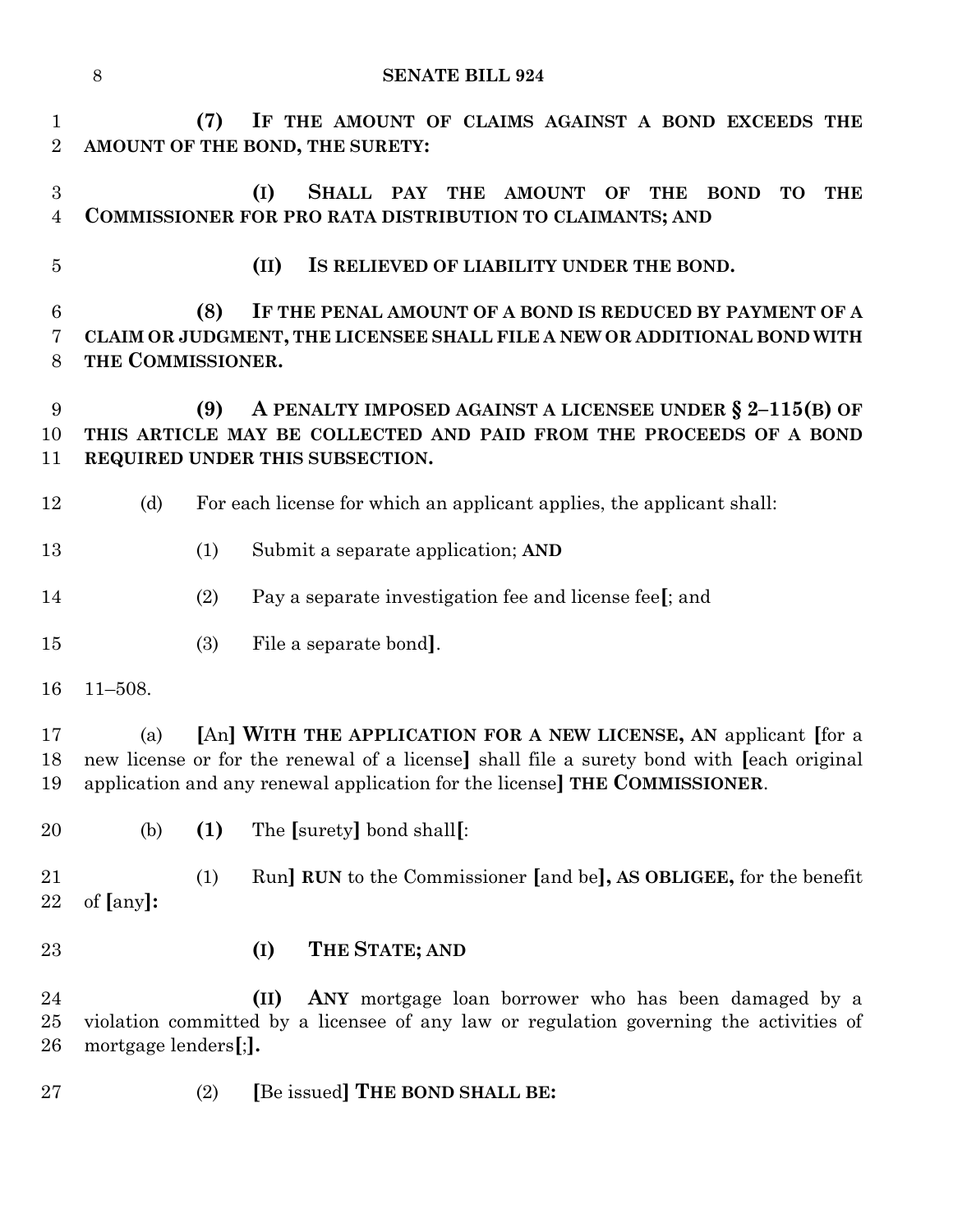| $\mathbf{1}$<br>$\overline{2}$ | IN AN AMOUNT DETERMINED BY THE COMMISSIONER<br>(I)<br>UNDER SUBSECTION (C) OF THIS SECTION;                                                                                                                     |
|--------------------------------|-----------------------------------------------------------------------------------------------------------------------------------------------------------------------------------------------------------------|
| 3                              | <b>ISSUED</b> by a surety company THAT:<br>(II)                                                                                                                                                                 |
| $\overline{4}$                 | 1.<br>Is authorized to do business in the State; AND                                                                                                                                                            |
| $\overline{5}$<br>6            | 2.<br>HOLDS A CERTIFICATE OF AUTHORITY ISSUED BY THE<br><b>MARYLAND INSURANCE COMMISSIONER; AND</b>                                                                                                             |
| $\overline{7}$<br>8<br>9       | (III) [Be conditioned] CONDITIONED that the [applicant] LICENSEE<br>$\lceil (3) \rceil$<br>shall comply with all Maryland laws regulating the activities of mortgage lenders and<br>mortgage loan lending[; and |
| 10                             | (4)<br>Be approved by the Commissioner.                                                                                                                                                                         |
| 11                             | (3)<br>THE LIABILITY OF THE SURETY:                                                                                                                                                                             |
| 12                             | (I)<br><b>SHALL BE CONTINUOUS;</b>                                                                                                                                                                              |
| 13<br>14                       | (II)<br>MAY NOT BE AGGREGATED OR CUMULATIVE, WHETHER OR<br>NOT THE BOND IS RENEWED, CONTINUED, REPLACED, OR MODIFIED;                                                                                           |
| 15<br>16<br>17                 | (III)<br>MAY NOT BE DETERMINED BY ADDING TOGETHER THE<br>PENAL SUM OF THE BOND, OR ANY PART OF THE PENAL SUM OF THE BOND, IN<br>EXISTENCE AT ANY TWO OR MORE POINTS IN TIME;                                    |
| 18<br>19<br>20                 | (IV) SHALL<br><b>CONSIDERED</b><br>BE<br><b>TO</b><br>BE<br><b>ONE</b><br><b>CONTINUOUS</b><br>OBLIGATION, REGARDLESS OF INCREASES OR DECREASES IN THE PENAL SUM OF<br>THE BOND;                                |
| 21                             | (V)<br>MAY NOT BE AFFECTED BY:                                                                                                                                                                                  |
| 22<br>23                       | 1.<br><b>THE</b><br>INSOLVENCY OR BANKRUPTCY OF<br><b>THE</b><br>LICENSEE;                                                                                                                                      |
| 24<br>25<br>26                 | 2.<br>ANY MISREPRESENTATION, BREACH OF WARRANTY,<br>FAILURE TO PAY A PREMIUM, OR ANY OTHER ACT OR OMISSION OF THE LICENSEE<br>OR AN AGENT OF THE LICENSEE; OR                                                   |
| 27                             | THE SUSPENSION OF THE LICENSEE'S LICENSE;<br>3.                                                                                                                                                                 |
| 28<br>29                       | MAY NOT REQUIRE AN ADMINISTRATIVE ENFORCEMENT<br>(VI)<br>ACTION BY THE COMMISSIONER AS A PREREQUISITE TO LIABILITY; AND                                                                                         |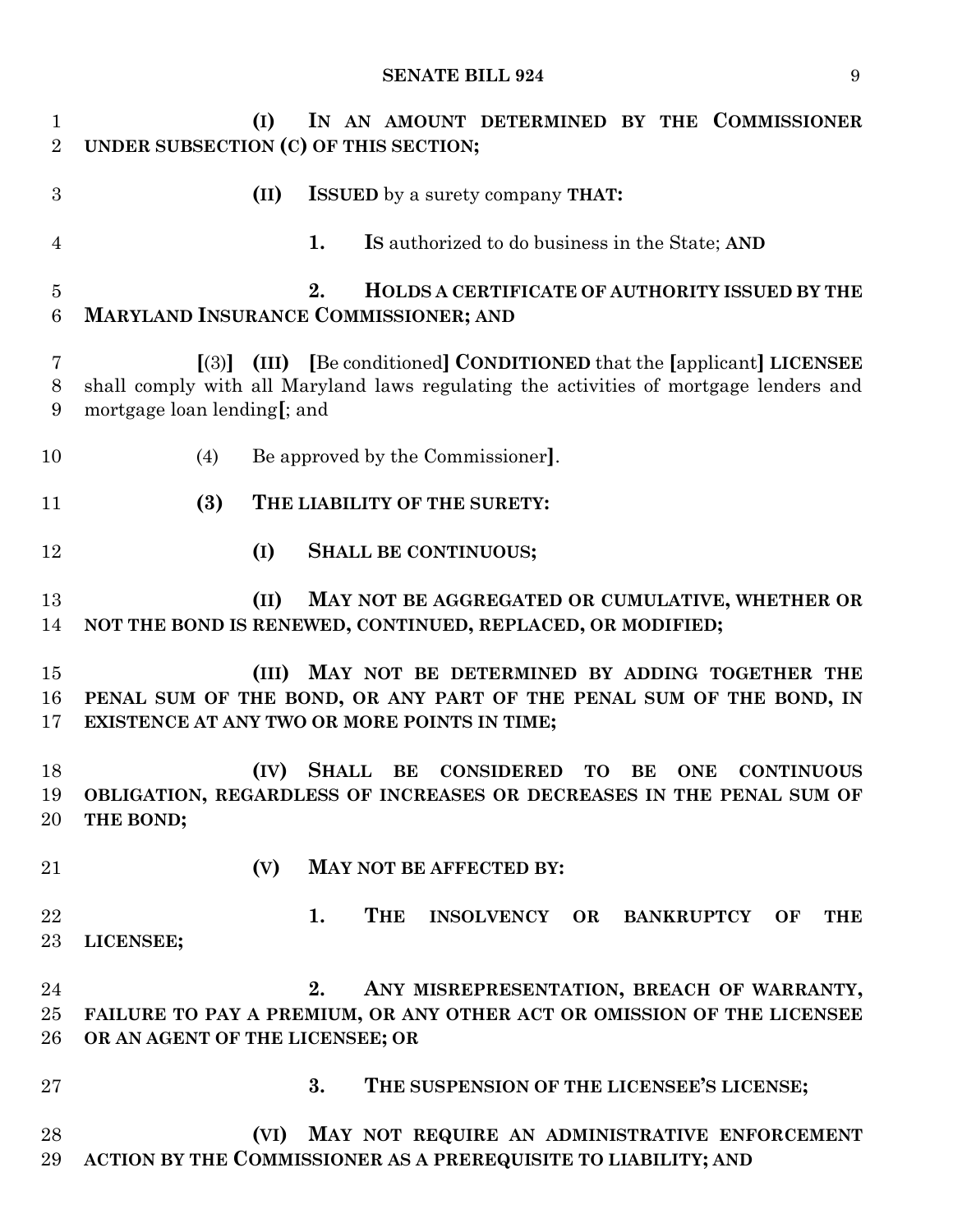```
10 SENATE BILL 924
```
 **(VII) SHALL CONTINUE FOR 3 YEARS AFTER THE LATER OF THE DATE ON WHICH: 1. THE BOND IS CANCELED; OR 2. THE LICENSEE, FOR ANY REASON, CEASES TO BE LICENSED. (4) (I) A BOND MAY BE CANCELED BY THE SURETY OR THE LICENSEE BY GIVING NOTICE OF CANCELLATION TO THE COMMISSIONER. (II) NOTICE UNDER SUBPARAGRAPH (I) OF THIS PARAGRAPH SHALL: 1. BE IN WRITING; AND 2. BE SENT BY CERTIFIED MAIL, RETURN RECEIPT REQUESTED. (III) A CANCELLATION OF A BOND UNDER THIS PARAGRAPH IS NOT EFFECTIVE UNTIL 90 DAYS AFTER RECEIPT OF A NOTICE OF CANCELLATION BY THE COMMISSIONER. (5) A CLAIM AGAINST THE BOND MAY BE FILED WITH THE SURETY BY: (I) A CLAIMANT; OR (II) THE COMMISSIONER FOR THE BENEFIT OF A CLAIMANT OR THE STATE. (6) IF THE AMOUNT OF CLAIMS AGAINST A BOND EXCEEDS THE AMOUNT OF THE BOND, THE SURETY: (I) SHALL PAY THE AMOUNT OF THE BOND TO THE COMMISSIONER FOR PRO RATA DISTRIBUTION TO CLAIMANTS; AND (II) IS RELIEVED OF LIABILITY UNDER THE BOND. (7) IF THE PENAL AMOUNT OF A BOND IS REDUCED BY PAYMENT OF A CLAIM OR JUDGMENT, THE LICENSEE SHALL FILE A NEW OR ADDITIONAL BOND WITH THE COMMISSIONER.**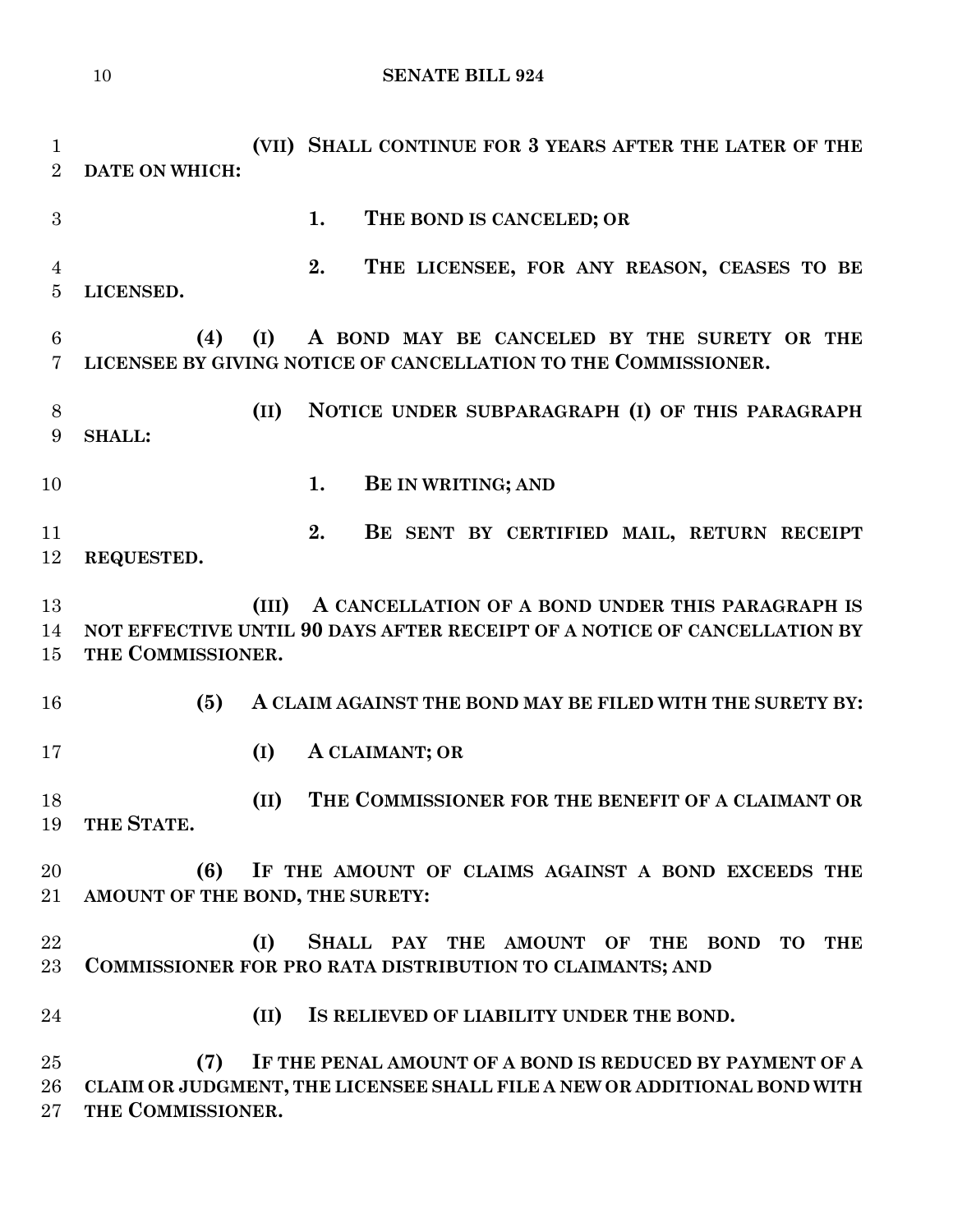**(8) A PENALTY IMPOSED AGAINST A LICENSEE UNDER § 2–115(B) OF THIS ARTICLE OR § 11–517(C) OF THIS SUBTITLE MAY BE COLLECTED AND PAID FROM THE PROCEEDS OF A BOND REQUIRED UNDER THIS SECTION.**

 (c) **(1)** If an applicant has not conducted a mortgage lending business any time during the 36 months prior to the filing of an original application for a license, the applicant shall provide a sworn statement setting forth that fact.

 **[**(d) (1)**] (2)** If an applicant has conducted a mortgage lending business any time during the 36 months prior to the filing of an original **[**or renewal**]** application, the applicant shall provide a sworn statement setting forth the aggregate principal amount of mortgage loans secured or to be secured by property located in Maryland and applied for and accepted **OR SERVICED** or mortgage loans secured or to be secured by property located in Maryland and applied for, procured, and accepted **OR SERVICED** by the mortgage lender during the 12 months immediately preceding the month in which the application is filed.

 **[**(2)**] (3)** If an applicant has conducted a mortgage lending business any time during the 36 months prior to the filing of an original application, but during that time has not acted as a mortgage lender in Maryland, the applicant shall provide with the original application a sworn statement setting forth the aggregate principal amount of loans secured or to be secured by a dwelling or residential real estate located in states other than Maryland and applied for, procured, and accepted **OR SERVICED** by the mortgage lender during the 12 months preceding the month in which the application is filed.

 **[**(3)**] (4)** Except as provided in subsection **[**(e)**] (D)** of this section, the applicant shall file with the original **[**or renewal**]** application:

 (i) Where the aggregate principal amount of loans set forth in the sworn statement was \$3,000,000 or less, a surety bond in the amount of \$50,000;

 (ii) Where the aggregate principal amount of loans set forth in the sworn statement was more than \$3,000,000 but not more than \$10,000,000, a surety bond in the amount of \$100,000; and

 (iii) Where the aggregate principal amount of loans set forth in the sworn statement was more than \$10,000,000, a surety bond in the amount of \$150,000.

 **[**(e)**] (D)** Notwithstanding any other provisions of this section, and subject to approval by the Commissioner, if an applicant files five or more original or renewal applications at the same time, the applicant may provide a blanket surety bond for all licensed offices in the amount of \$750,000.

 **[**(f)**] (E)** Subject to approval by the Commissioner, an applicant for license who files an application for a new license **[**or for the renewal of a license**]** may satisfy the bonding requirement under this section by establishing a trust account with or obtaining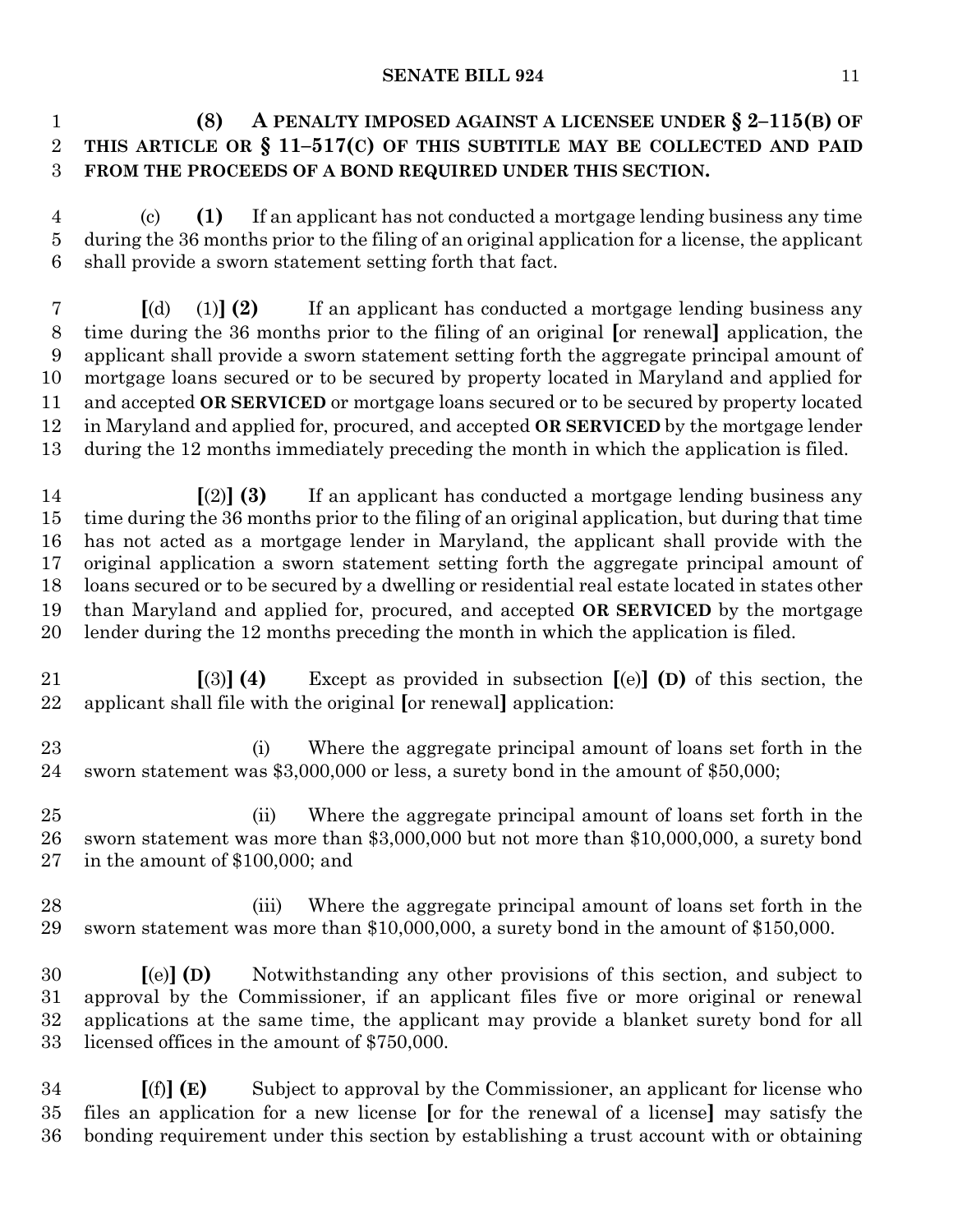an irrevocable letter of credit from a financial institution insured by the Federal Deposit Insurance Corporation in an amount equal to the bond required under this section.

 **[**(g)**] (F) (1)** The Commissioner may adopt regulations reasonably necessary to assure that the proper surety bond amount established by this section is maintained by each licensee throughout each licensing term.

 **(2)** The regulations may provide for periodic reporting, recalculation, and enforcement of required bond amounts.

 **(G) IF A MORTGAGE SERVICER IS SUBJECT TO A RECEIVERSHIP PROCEEDING, THE COMMISSIONER OR A RECEIVER APPOINTED UNDER § 7–404.1(B)(2) OR § 7–506(B) OF THE REAL PROPERTY ARTICLE, WITHOUT REGARD TO ANY PRIORITIES, PREFERENCES, OR ADVERSE CLAIMS, MAY:**

 **(1) REDUCE THE BOND OR THE DEPOSIT IN LIEU OF A BOND TO CASH; AND**

 **(2) USE THE CASH TO DEFRAY THE COSTS ASSOCIATED WITH THE RECEIVERSHIP.**

11–511.

 (a) Subject to any regulations the Commissioner adopts in connection with the transition to the Nationwide Mortgage Licensing System and Registry, an initial license term shall:

- (1) Begin on the day the license is issued; and
- (2) Expire on December 31 of the year:
- 22 (i) The license is issued, if the license is issued before November 1; or
- (ii) Succeeding the year that the license is issued, if the license is issued on or after November 1.
- (b) At least 60 days before its expiration, a license may be renewed if the licensee:
- 27 (1) Otherwise is entitled to be licensed;

 (2) Pays to the Commissioner a nonrefundable renewal fee set by the Commissioner; **AND**

 **[**(3) Files a bond or bond continuation certificate for the amount required under § 11–508 of this subtitle; and**]**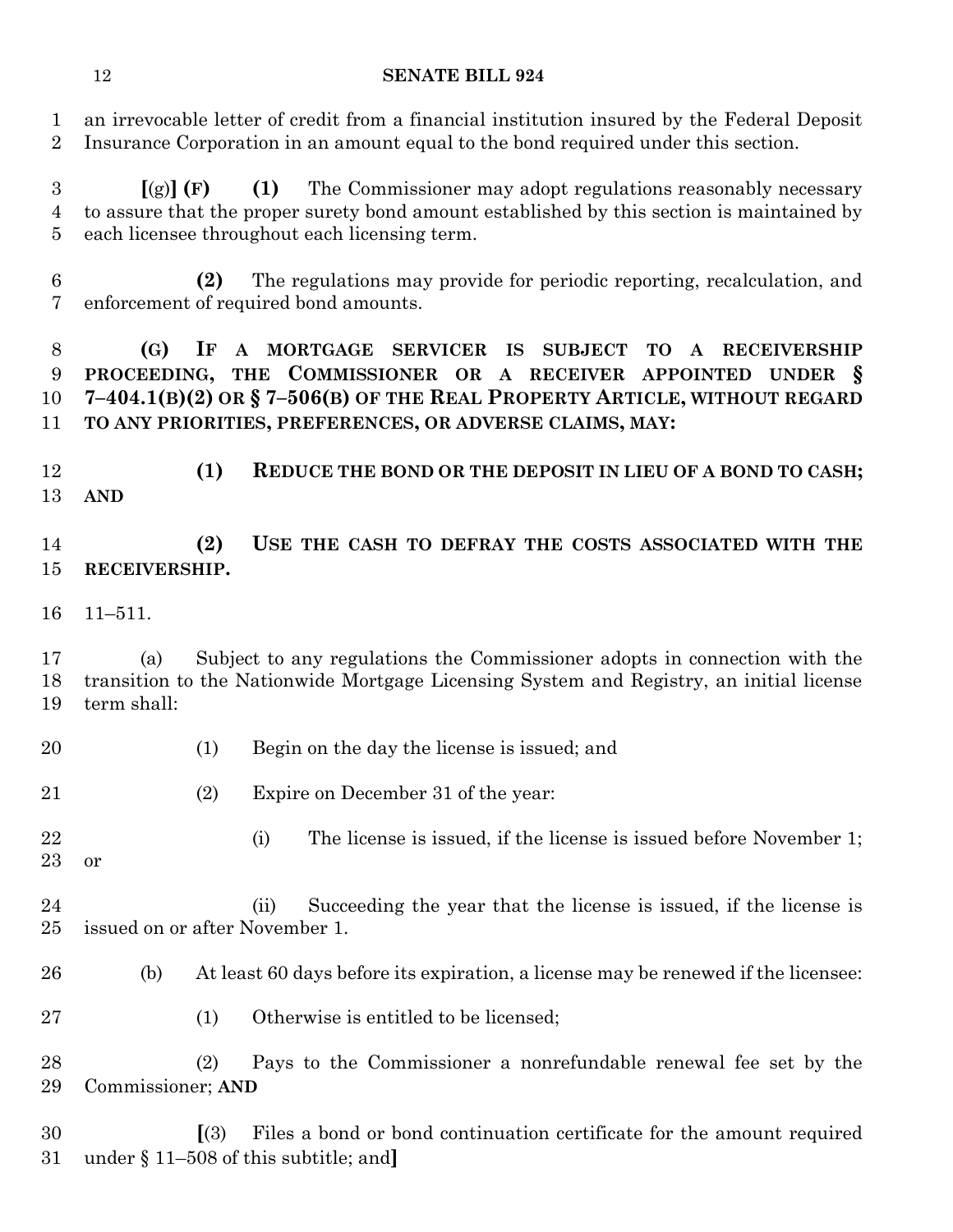**[**(4)**] (3)** Submits to the Commissioner: (i) A renewal application on the form that the Commissioner requires; and (ii) Satisfactory evidence of compliance with any continuing education requirements set by regulations adopted by the Commissioner. (c) Subject to any regulations the Commissioner adopts in connection with the transition to the Nationwide Mortgage Licensing System and Registry, a renewal term shall: (1) Be for a period of 1 year; (2) Begin on January 1 of each year after the initial term; and (3) Expire on December 31 of the year the renewal term begins. (d) In addition to the license renewal fee required under subsection (b)(2) of this section, an applicant for a license renewal shall pay to the Nationwide Mortgage Licensing System and Registry any fees that the Nationwide Mortgage Licensing System and Registry imposes in connection with the renewal application. (e) If a license is surrendered voluntarily, or is suspended or revoked, the Commissioner may not refund any part of the license fee regardless of the time remaining in the license term. 12–412. (a) In this section, "trust company" has the meaning stated in § 1–101 of the Estates and Trusts Article. (b) **(1)** With **[**the**] AN** application for a new **[**or renewal**]** license, **[**the**] AN** applicant shall file **[**evidence of**]** a surety **[**device**] BOND** with the Commissioner **[**as provided in this section**]**. **[**(c) (1)**] (2) [**A surety**] THE** bond **[**purchased to satisfy the provisions of subsection (b) of this section**]** shall run to **[**this State**] THE COMMISSIONER, AS OBLIGEE,** for the benefit of **[**any**]: (I) THE STATE; AND (II) ANY** individual who has been damaged by a violation of State law or regulation governing the business of money transmission committed by a licensee or an authorized delegate of a licensee.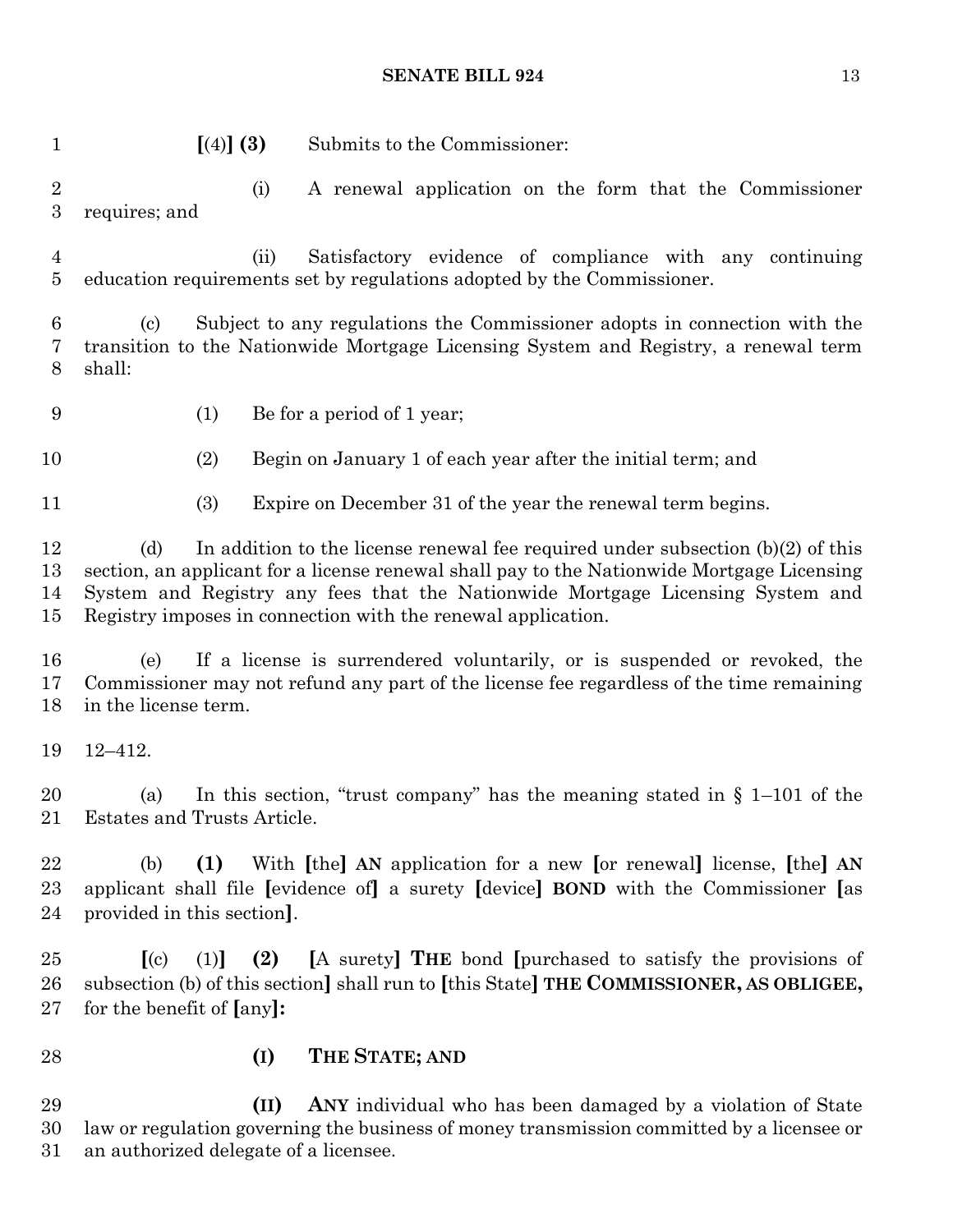$\left[\frac{2}{3}\right]$  **(3)** The  $\left[\text{surety}\right]$  bond shall be: (i) In the amount required under subsection **[**(e)**] (D)** of this section; **[**and**]** (ii) Issued by a **[**bonding,**]** surety **[**, or insurance**]** company that **[**is**]: 1. IS** authorized to do business in **[**this**] THE** State**[**.**]; AND 2. HOLDS A CERTIFICATE OF AUTHORITY ISSUED BY THE MARYLAND INSURANCE COMMISSIONER; AND [**(3)**] (III) [**The surety bond shall be conditioned so**] CONDITIONED** that the licensee and any authorized delegate of the licensee shall **[**comply**]: 1. COMPLY** with all State and federal laws and regulations governing the business of money transmission**;** and **[**shall fulfill**] 2. FULFILL** all obligations to all parties to a money transmission. (4) The liability of **[**a**] THE** surety: **(I) SHALL BE CONTINUOUS; (II) MAY NOT BE AGGREGATED OR CUMULATIVE, WHETHER OR NOT THE BOND IS RENEWED, CONTINUED, REPLACED, OR MODIFIED; (III) MAY NOT BE DETERMINED BY ADDING TOGETHER THE PENAL SUM OF THE BOND, OR ANY PART OF THE PENAL SUM OF THE BOND, IN EXISTENCE AT ANY TWO OR MORE POINTS IN TIME; (IV) SHALL BE CONSIDERED TO BE ONE CONTINUOUS OBLIGATION, REGARDLESS OF INCREASES OR DECREASES IN THE PENAL SUM OF THE BOND; [**(i)**] (V) [**Is**] MAY** not **BE** affected by **[**the**]: 1. THE** insolvency or bankruptcy of the licensee **[**or by any**]; 2. ANY** misrepresentation, breach of warranty, failure to pay a premium, or **ANY** other act or omission of the licensee; **[**and**] OR**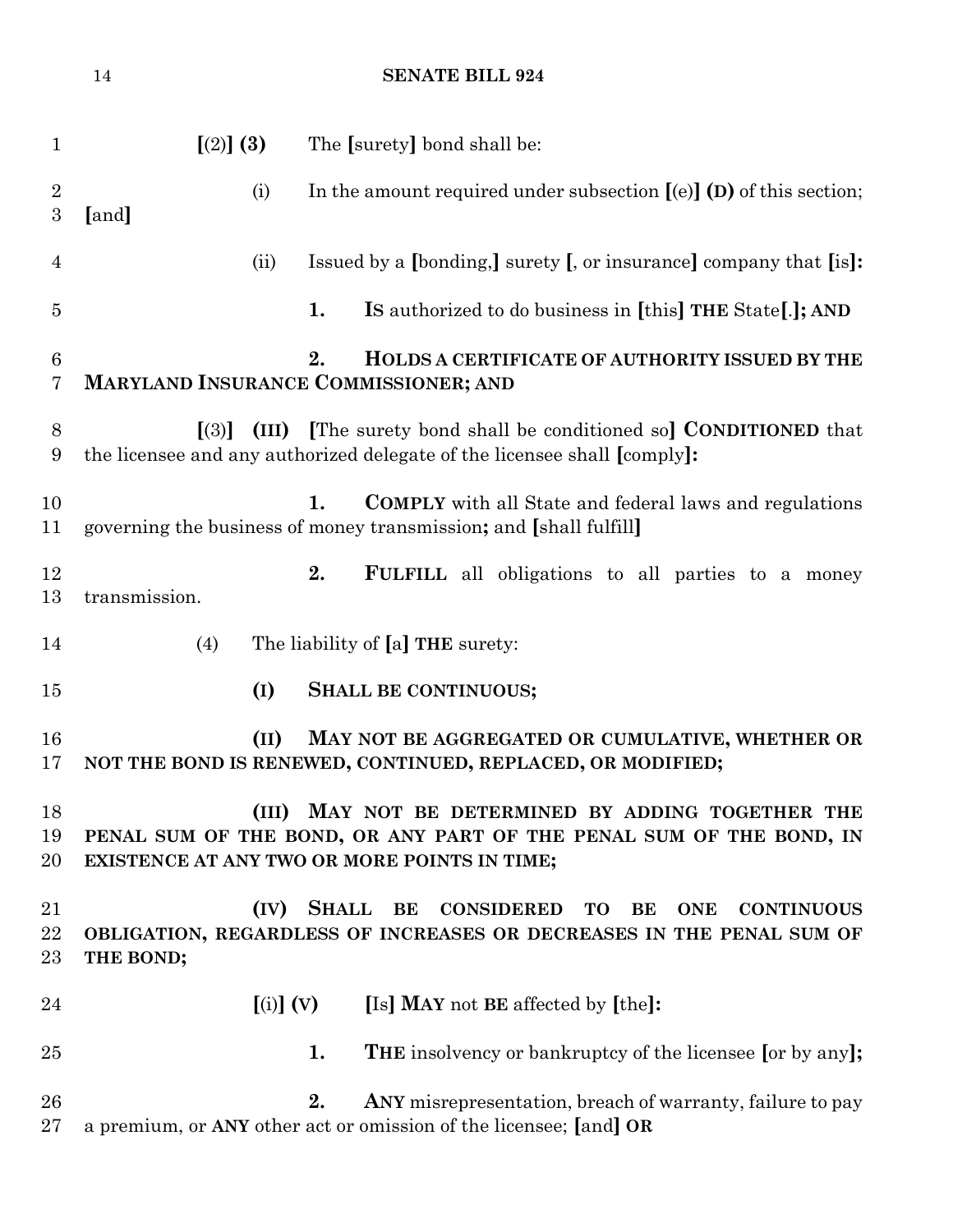**3. THE SUSPENSION OF THE LICENSEE'S LICENSE; (VI) MAY NOT REQUIRE AN ADMINISTRATIVE ENFORCEMENT ACTION BY THE COMMISSIONER AS A PREREQUISITE TO LIABILITY; AND (VII) SHALL CONTINUE FOR 3 YEARS AFTER THE LATER OF THE DATE ON WHICH: 1. THE BOND IS CANCELED; OR 2. THE LICENSEE, FOR ANY REASON, CEASES TO BE LICENSED. [**(ii) Continues as to all transactions of the licensee or an authorized delegate, for no longer than 5 years after the licensee ceases, for any reason, to be licensed. However, the Commissioner may permit the surety bond to be reduced or eliminated prior to that time if the amount of the licensee's payment instruments outstanding in this State are reduced.**]** (5) **(I)** A **[**licensee or surety may cancel a surety**]** bond **MAY BE CANCELED BY THE SURETY OR THE LICENSEE** by giving **NOTICE OF CANCELLATION TO** the Commissioner **[**notice of the cancellation**]. (II) NOTICE UNDER SUBPARAGRAPH (I) OF THIS PARAGRAPH SHALL: 1. BE IN WRITING; AND 2. BE SENT** by certified mail, return receipt requested**[**, bearing a postmark from the United States Postal Service**]**. **(III) [**However, the cancellation**] A CANCELLATION OF A BOND UNDER THIS PARAGRAPH** is not effective until 90 days after **RECEIPT OF A NOTICE OF CANCELLATION BY** the Commissioner **[**receives the notice**]**. **(6) A CLAIM AGAINST THE BOND MAY BE FILED WITH THE SURETY BY: (I) A CLAIMANT; OR (II) THE COMMISSIONER FOR THE BENEFIT OF A CLAIMANT OR THE STATE. (7) IF THE AMOUNT OF CLAIMS UNDER A BOND EXCEEDS THE AMOUNT** 

**OF THE BOND, THE SURETY:**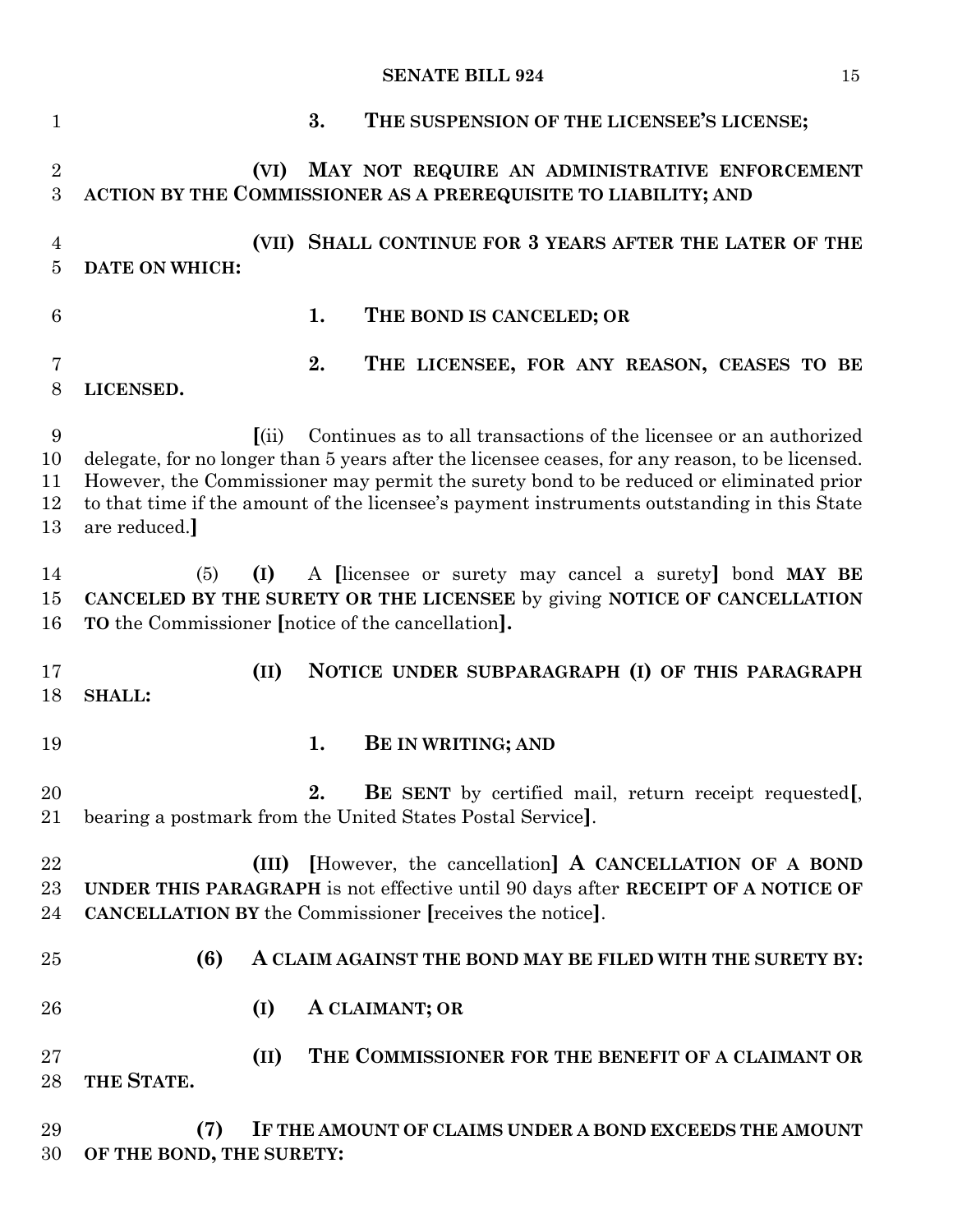**(I) SHALL PAY THE AMOUNT OF THE BOND TO THE COMMISSIONER FOR PRO RATA DISTRIBUTION TO CLAIMANTS; AND (II) IS RELIEVED OF LIABILITY UNDER THE BOND. (8) (I) IF THE PENAL AMOUNT OF A BOND IS REDUCED BY PAYMENT OF A CLAIM OR JUDGMENT, THE LICENSEE SHALL FILE A NEW OR ADDITIONAL BOND WITH THE COMMISSIONER. (II) THE COMMISSIONER MAY PERMIT A BOND TO BE REDUCED OR ELIMINATED IF THE AMOUNT OF THE LICENSEE'S PAYMENT INSTRUMENTS OUTSTANDING IN THE STATE ARE REDUCED. [**(d)**] (C)** (1) A deposit in lieu of a surety bond made to satisfy the provisions of subsection (b) of this section shall: 12 (i) Have a market value equal to the amount required under subsection **[**(e)**] (D)** of this section; and (ii) Be held by the Commissioner to secure the same obligations as are required to be secured by a surety bond under subsection **[**(c)**] (B)** of this section. (2) At any time, a licensee may exchange investments for other investments that meet the requirements of this subsection. (3) The Commissioner may sell or transfer investments and distribute the proceeds on the same basis as provided for claims against a surety bond under paragraph  $[(c)(1)]$  **(B)(2)** of this section. (4) As long as a licensee is solvent, the licensee is entitled to receive any interest or dividends earned by the investments. (5) (i) The Commissioner may place the investments in the custody of any qualified trust company in this State. (ii) The licensee shall pay the compensation of this custodian. **[**(e)**] (D)** (1) The amount of the surety **[**device**] BOND UNDER SUBSECTION (B) OF THIS SECTION OR THE DEPOSIT IN LIEU OF A SURETY BOND UNDER SUBSECTION (C) OF THIS SECTION** shall be in an amount of not less than \$150,000 and not more than \$1,000,000, as determined by the Commissioner. (2) In setting the amount of the surety **[**device**] BOND OR THE DEPOSIT IN LIEU OF A SURETY BOND**, the Commissioner shall consider: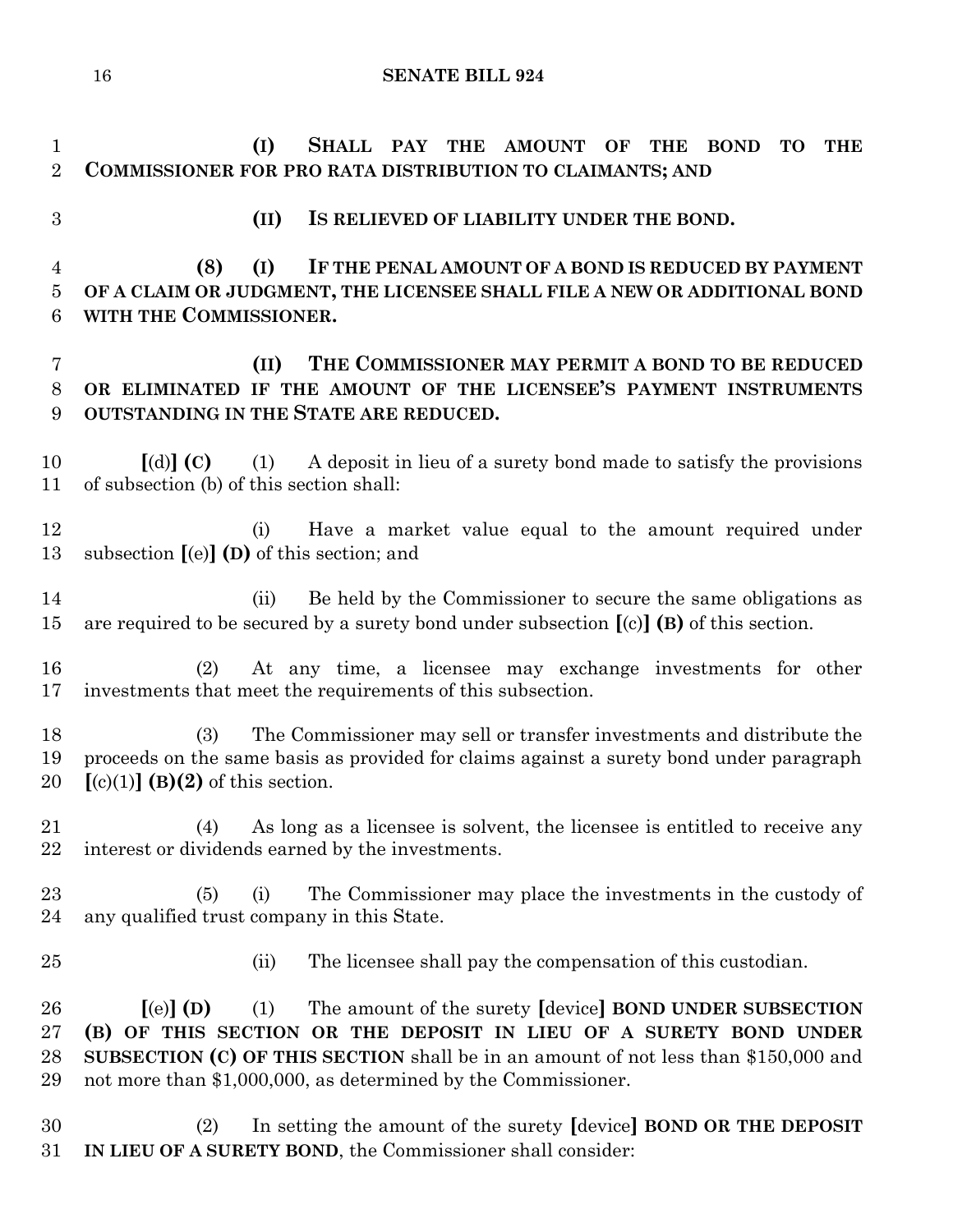1 (i) The financial condition of the licensee or applicant; (ii) For a licensee, the average monthly outstanding payment instruments or outstanding money transmission liability for the previous 12 months; (iii) For an applicant, the projected monthly payment instrument sales and money transmission volume in the State, the business experience, and any other factor deemed appropriate; and (iv) The potential loss of buyers and holders of payment instruments or persons for whom or to whom money is transmitted if the applicant or licensee becomes financially impaired. **[**(f)**] (E)** (1) If the **[**principal**] PENAL** amount of a surety **[**device**] BOND OR A DEPOSIT IN LIEU OF A SURETY BOND** is reduced by a payment of a claim or judgment, the licensee shall file with the Commissioner evidence of any new or additional surety **[**device**] BOND OR DEPOSIT IN LIEU OF A SURETY BOND** in the amount that the Commissioner sets. (2) If the Commissioner at any time believes that the surety **[**device**] BOND OR THE DEPOSIT IN LIEU OF A SURETY BOND** is insufficient, exhausted, or otherwise unsatisfactory, the Commissioner may require evidence of an additional surety **[**device**] BOND OR DEPOSIT IN LIEU OF A SURETY BOND** to be filed by the licensee. **(3)** Within 30 days after the Commissioner makes a written demand for the new surety **[**device**] BOND OR DEPOSIT IN LIEU OF A SURETY BOND**, the licensee shall file the evidence of the new surety **[**device**] BOND OR DEPOSIT IN LIEU OF A SURETY BOND**. **[**(g)**] (F)** A penalty imposed **AGAINST A LICENSEE** under **§ 2–115(B) OF THIS ARTICLE OR** § 12–426(e)(2) of this subtitle may be **[**paid and**]** collected **AND PAID** from the proceeds of a surety **[**device**] BOND OR A DEPOSIT IN LIEU OF A SURETY BOND REQUIRED UNDER THIS SECTION**. 12–914. (a) With the application for a new **[**or renewal**]** license, **[**the**] AN** applicant **[**or licensee**]** shall file a surety bond **[**or bond renewal certificate**]** with the Commissioner **[**as

 (b) (1) **[**A surety**] THE** bond **[**filed under this section**]** shall run to the **[**State**] COMMISSIONER, AS OBLIGEE,** for the benefit of **[**any**]:**

**(I) THE STATE; AND**

provided in this section**]**.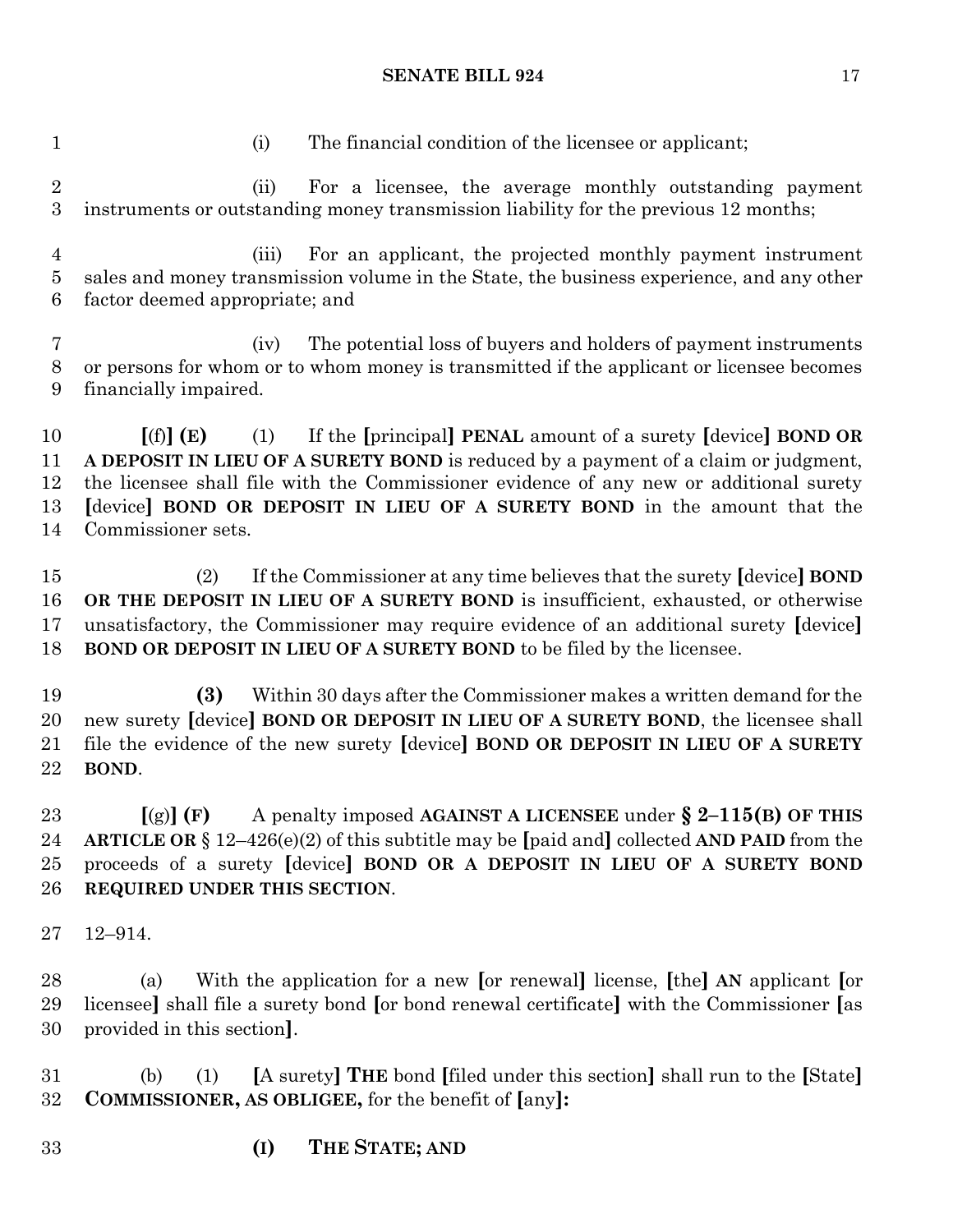| $\mathbf{1}$<br>$\overline{2}$<br>3 | ANY consumer who is injured by a violation of this subtitle or a<br>(II)<br>regulation adopted under this subtitle committed by a licensee or an agent of a licensee,<br>including an agent managing a trust account. |                               |                                                                                                                                                                       |  |  |  |  |  |
|-------------------------------------|-----------------------------------------------------------------------------------------------------------------------------------------------------------------------------------------------------------------------|-------------------------------|-----------------------------------------------------------------------------------------------------------------------------------------------------------------------|--|--|--|--|--|
| $\overline{4}$                      | (2)                                                                                                                                                                                                                   |                               | The [surety] bond shall be:                                                                                                                                           |  |  |  |  |  |
| $\overline{5}$<br>$6\phantom{.}6$   | \$1,000,000, as set by the Commissioner;                                                                                                                                                                              | (i)                           | In an amount not less than \$10,000 and not more than                                                                                                                 |  |  |  |  |  |
| 7                                   |                                                                                                                                                                                                                       | (ii)                          | Issued by a [bonding,] surety [, or insurance] company that [is]:                                                                                                     |  |  |  |  |  |
| 8                                   |                                                                                                                                                                                                                       |                               | 1.<br>Is authorized to do business in the State; and                                                                                                                  |  |  |  |  |  |
| 9<br>10                             |                                                                                                                                                                                                                       |                               | 2.<br>HOLDS A CERTIFICATE OF AUTHORITY ISSUED BY THE<br>MARYLAND INSURANCE COMMISSIONER; AND                                                                          |  |  |  |  |  |
| 11<br>12<br>13                      | management services.                                                                                                                                                                                                  | (iii)                         | Conditioned [so] that the licensee and its agent shall comply<br>with all State and federal laws and regulations governing the business of providing debt             |  |  |  |  |  |
| 14                                  | (3)                                                                                                                                                                                                                   |                               | The liability of [a] THE surety:                                                                                                                                      |  |  |  |  |  |
| 15                                  |                                                                                                                                                                                                                       | (I)                           | <b>SHALL BE CONTINUOUS;</b>                                                                                                                                           |  |  |  |  |  |
| 16<br>17                            |                                                                                                                                                                                                                       | (II)                          | MAY NOT BE AGGREGATED OR CUMULATIVE, WHETHER OR<br>NOT THE BOND IS RENEWED, CONTINUED, REPLACED, OR MODIFIED;                                                         |  |  |  |  |  |
| 18<br>19<br>20                      |                                                                                                                                                                                                                       | (III)                         | MAY NOT BE DETERMINED BY ADDING TOGETHER THE<br>PENAL SUM OF THE BOND, OR ANY PART OF THE PENAL SUM OF THE BOND, IN<br>EXISTENCE AT ANY TWO OR MORE POINTS IN TIME;   |  |  |  |  |  |
| 21<br>22<br>$23\,$                  | THE BOND;                                                                                                                                                                                                             | (IV)                          | <b>SHALL</b><br>BE<br><b>CONSIDERED</b><br><b>ONE</b><br><b>TO</b><br>BE<br><b>CONTINUOUS</b><br>OBLIGATION, REGARDLESS OF INCREASES OR DECREASES IN THE PENAL SUM OF |  |  |  |  |  |
| 24                                  |                                                                                                                                                                                                                       | $\left[\text{(i)}\right]$ (V) | [Is] MAY not BE affected by [the]:                                                                                                                                    |  |  |  |  |  |
| 25                                  |                                                                                                                                                                                                                       |                               | 1.<br><b>THE</b> insolvency or bankruptcy of the licensee or its agent                                                                                                |  |  |  |  |  |
| 26                                  | [or by any];                                                                                                                                                                                                          |                               |                                                                                                                                                                       |  |  |  |  |  |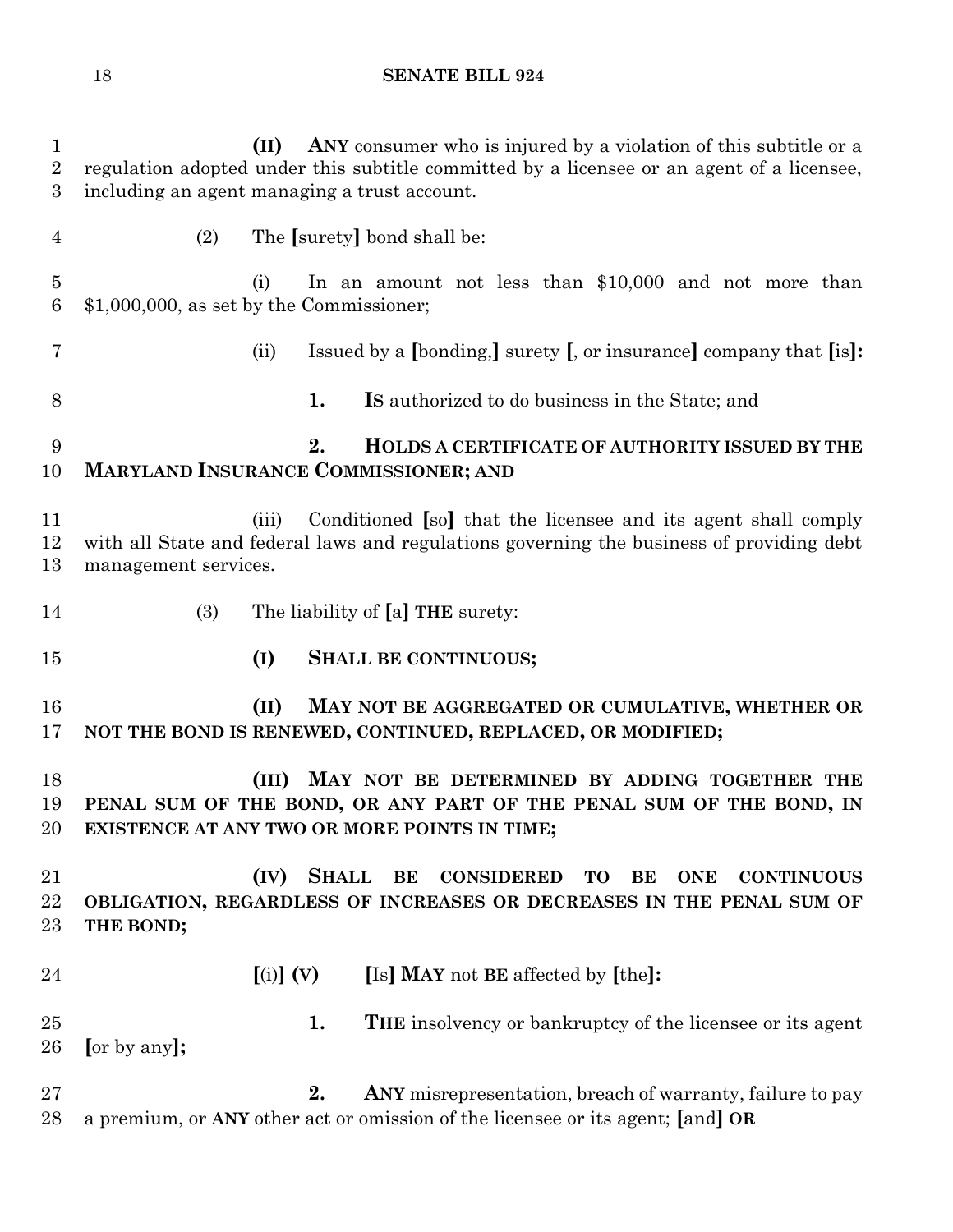| $\mathbf{1}$    | THE SUSPENSION OF THE LICENSEE'S LICENSE;<br>3.                                                                             |
|-----------------|-----------------------------------------------------------------------------------------------------------------------------|
| $\sqrt{2}$<br>3 | (VI) MAY NOT REQUIRE AN ADMINISTRATIVE ENFORCEMENT<br>ACTION BY THE COMMISSIONER AS A PREREQUISITE TO LIABILITY; AND        |
| $\overline{4}$  | [(ii)] (VII) [Continues as to all transactions of the licensee, and                                                         |
| $\overline{5}$  | transactions of its agent on behalf of the licensee, for no longer than 2] SHALL CONTINUE                                   |
| 6               | FOR 3 years after the LATER OF THE DATE ON WHICH:                                                                           |
| 7               | 1.<br>THE BOND IS CANCELED; OR                                                                                              |
| 8<br>9          | 2.<br><b>THE</b> licensee [ceases], for any reason, <b>CEASES</b> to be<br>licensed.                                        |
| 10<br>11        | (I)<br>A BOND MAY BE CANCELED BY THE SURETY OR THE<br>(4)<br>LICENSEE BY GIVING NOTICE OF CANCELLATION TO THE COMMISSIONER. |
| 12              | NOTICE UNDER SUBPARAGRAPH (I) OF THIS PARAGRAPH<br>(II)                                                                     |
| 13              | <b>SHALL:</b>                                                                                                               |
| 14              | 1.<br><b>BE IN WRITING; AND</b>                                                                                             |
| 15              | 2.<br>BE SENT BY CERTIFIED MAIL, RETURN RECEIPT                                                                             |
| 16              | REQUESTED.                                                                                                                  |
| 17              | A CANCELLATION OF A BOND UNDER THIS PARAGRAPH IS<br>(III)                                                                   |
| 18              | NOT EFFECTIVE UNTIL 90 DAYS AFTER RECEIPT OF A NOTICE OF CANCELLATION BY                                                    |
| 19              | THE COMMISSIONER.                                                                                                           |
| 20              | (5)<br>A CLAIM AGAINST THE BOND MAY BE FILED WITH THE SURETY BY:                                                            |
| 21              | (I)<br>A CLAIMANT; OR                                                                                                       |
| 22              | THE COMMISSIONER FOR THE BENEFIT OF A CLAIMANT OR<br>(II)                                                                   |
| 23              | THE STATE.                                                                                                                  |
|                 |                                                                                                                             |
| 24<br>25        | (6)<br>IF THE AMOUNT OF CLAIMS UNDER A BOND EXCEEDS THE AMOUNT<br>OF THE BOND, THE SURETY:                                  |
| 26              | SHALL PAY THE AMOUNT OF THE BOND<br>(I)<br><b>THE</b><br>TO                                                                 |
| $27\,$          | COMMISSIONER FOR PRO RATA DISTRIBUTION TO CLAIMANTS; AND                                                                    |
| 28              | IS RELIEVED OF LIABILITY UNDER THE BOND.<br>(II)                                                                            |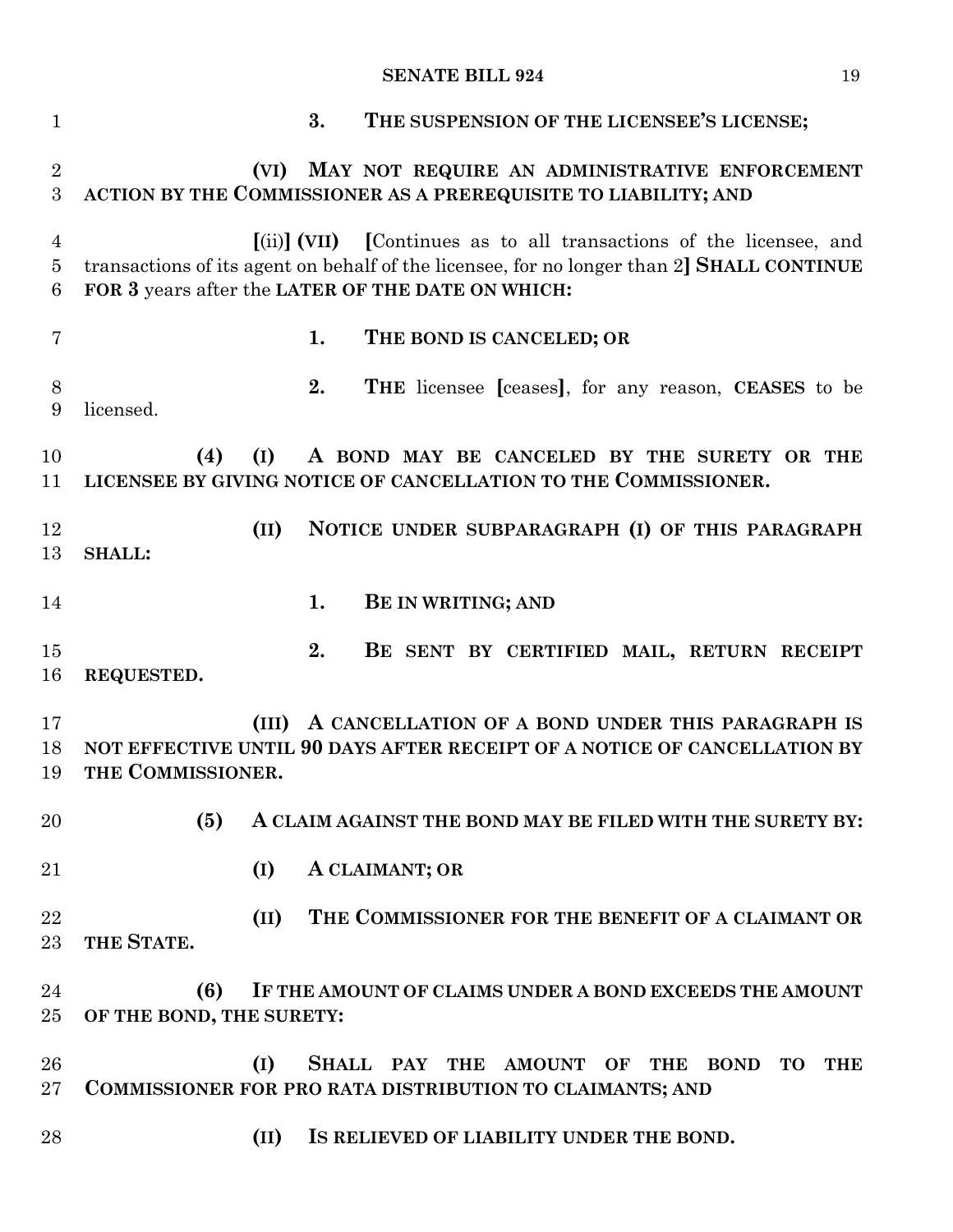| 1<br>$\overline{2}$<br>3 | $(4)$ (7)<br>in the State is reduced.    | The Commissioner may allow the amount of the surety bond to<br>be reduced if the amount of the licensee's outstanding debt management services liabilities                                                                                    |
|--------------------------|------------------------------------------|-----------------------------------------------------------------------------------------------------------------------------------------------------------------------------------------------------------------------------------------------|
| $\overline{4}$<br>5      | [(5)] (8)<br>consider:                   | In setting the amount of the surety bond, the Commissioner shall                                                                                                                                                                              |
| $6\phantom{.}6$<br>7     | (i)                                      | The financial condition and business experience of the applicant<br>or licensee and the agent of the applicant or licensee;                                                                                                                   |
| 8<br>9                   | (ii)                                     | For an applicant, the projected monthly and annual volume of<br>debt management services to be provided in the State;                                                                                                                         |
| 10<br>11                 | (iii)                                    | For a licensee, the average monthly and annual volume of debt<br>management services provided in the State during the previous 12-month period;                                                                                               |
| 12<br>13                 | (iv)                                     | The potential loss to consumers who remit funds to the applicant<br>or licensee if the applicant or licensee becomes financially impaired; and                                                                                                |
| 14                       | (v)                                      | Any other factor the Commissioner considers appropriate.                                                                                                                                                                                      |
| 15<br>16<br>17           | $\left( \mathrm{c}\right)$               | If the [principal] PENAL amount of a surety bond is reduced by payment of a<br>claim or judgment, the licensee shall file with the Commissioner any new or additional<br>surety bond in the amount that the Commissioner sets.                |
| 18<br>19<br>20           | (d)                                      | The Commissioner may waive the surety bond requirement under this section<br>if the Commissioner determines that the volume of debt management services provided by<br>the applicant or licensee does not warrant the need for a surety bond. |
| 21<br>22<br>23           | (e)<br>under this section.               | A penalty imposed AGAINST A LICENSEE under § 12-928 or § 12-929 of this<br>subtitle may be [paid and] collected AND PAID from the proceeds of a surety bond required                                                                          |
| 24                       | $12 - 1014.$                             |                                                                                                                                                                                                                                               |
| 25<br>26<br>$27\,$       | (a)<br>dedicated account is established. | A registrant that establishes a dedicated account in accordance with §<br>$12-1010(d)$ of this subtitle shall file a surety bond with the Commissioner at the time the                                                                        |
| 28                       | (b)<br>(1)                               | [A surety] THE bond [filed under this section] shall[:                                                                                                                                                                                        |
| 29                       | (1)                                      | Run] RUN to the Commissioner, AS OBLIGEE, for the benefit of [any]:                                                                                                                                                                           |
| 30                       | (I)                                      | THE STATE; AND                                                                                                                                                                                                                                |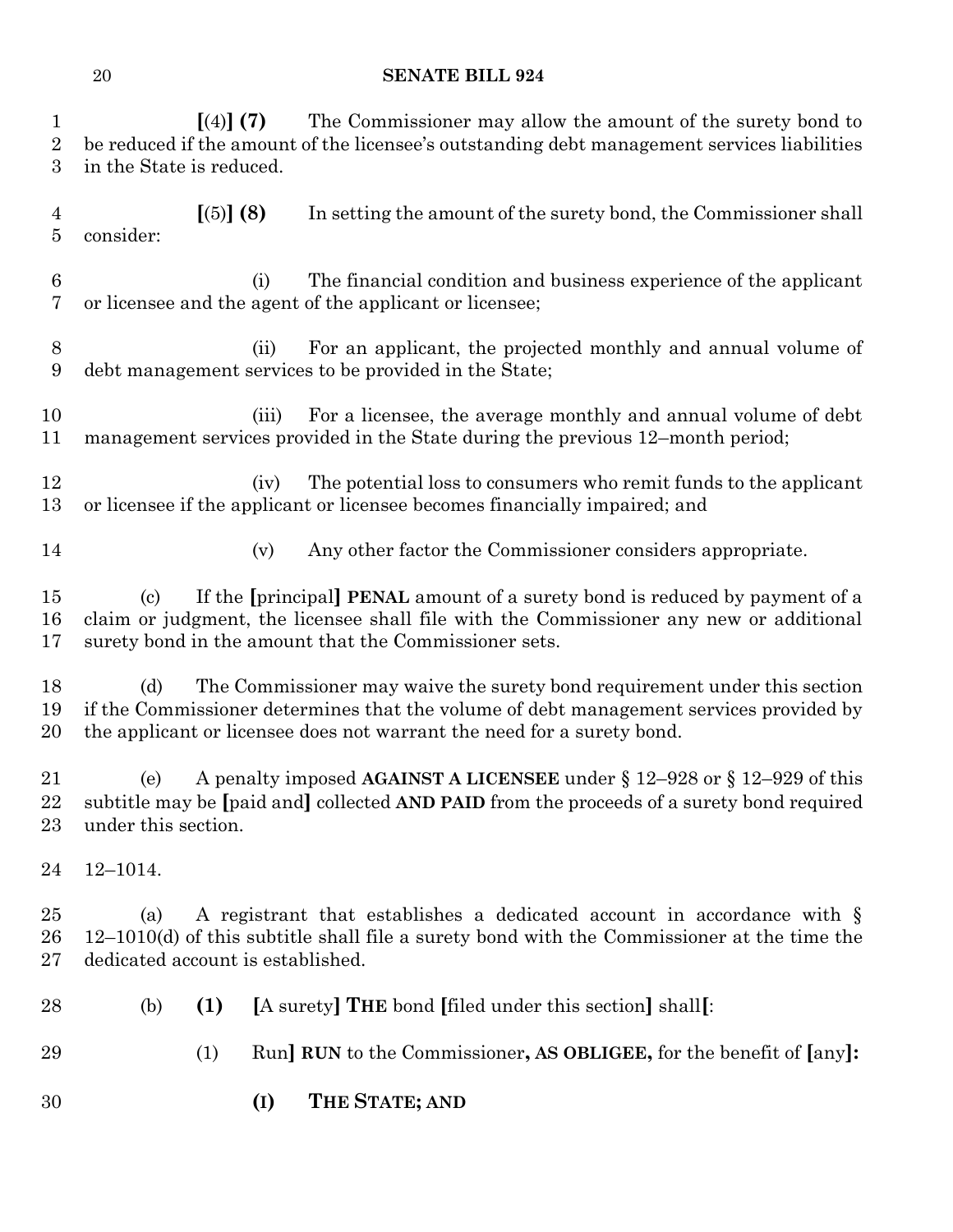**(II) ANY** consumer who is injured by a violation of this subtitle committed by a registrant**[**;**].** (2) **[**Be in**] THE BOND SHALL BE: (I) IN** the amount of \$50,000; **[**(3)**] (II) [**Be issued**] ISSUED** by a **[**bonding,**]** surety **[**, or insurance**]** company that **[**is**]: 1. IS** authorized to do business in the State; and **2. HOLDS A CERTIFICATE OF AUTHORITY ISSUED BY THE MARYLAND INSURANCE COMMISSIONER; AND [**(4)**] (III) [**Be conditioned so**] CONDITIONED** that the registrant shall comply with all State and federal laws and regulations governing the business of providing debt settlement services. **(3) THE LIABILITY OF THE SURETY: (I) SHALL BE CONTINUOUS; (II) MAY NOT BE AGGREGATED OR CUMULATIVE, WHETHER OR NOT THE BOND IS RENEWED, CONTINUED, REPLACED, OR MODIFIED; (III) MAY NOT BE DETERMINED BY ADDING TOGETHER THE PENAL SUM OF THE BOND, OR ANY PART OF THE PENAL SUM OF THE BOND, IN EXISTENCE AT ANY TWO OR MORE POINTS IN TIME; (IV) SHALL BE CONSIDERED TO BE ONE CONTINUOUS OBLIGATION, REGARDLESS OF INCREASES OR DECREASES IN THE PENAL SUM OF THE BOND; (V) MAY NOT BE AFFECTED BY: 1. THE INSOLVENCY OR BANKRUPTCY OF THE REGISTRANT; 2. ANY MISREPRESENTATION, BREACH OF WARRANTY, FAILURE TO PAY A PREMIUM, OR ANY OTHER ACT OR OMISSION OF THE REGISTRANT OR AN AGENT OF THE REGISTRANT; OR**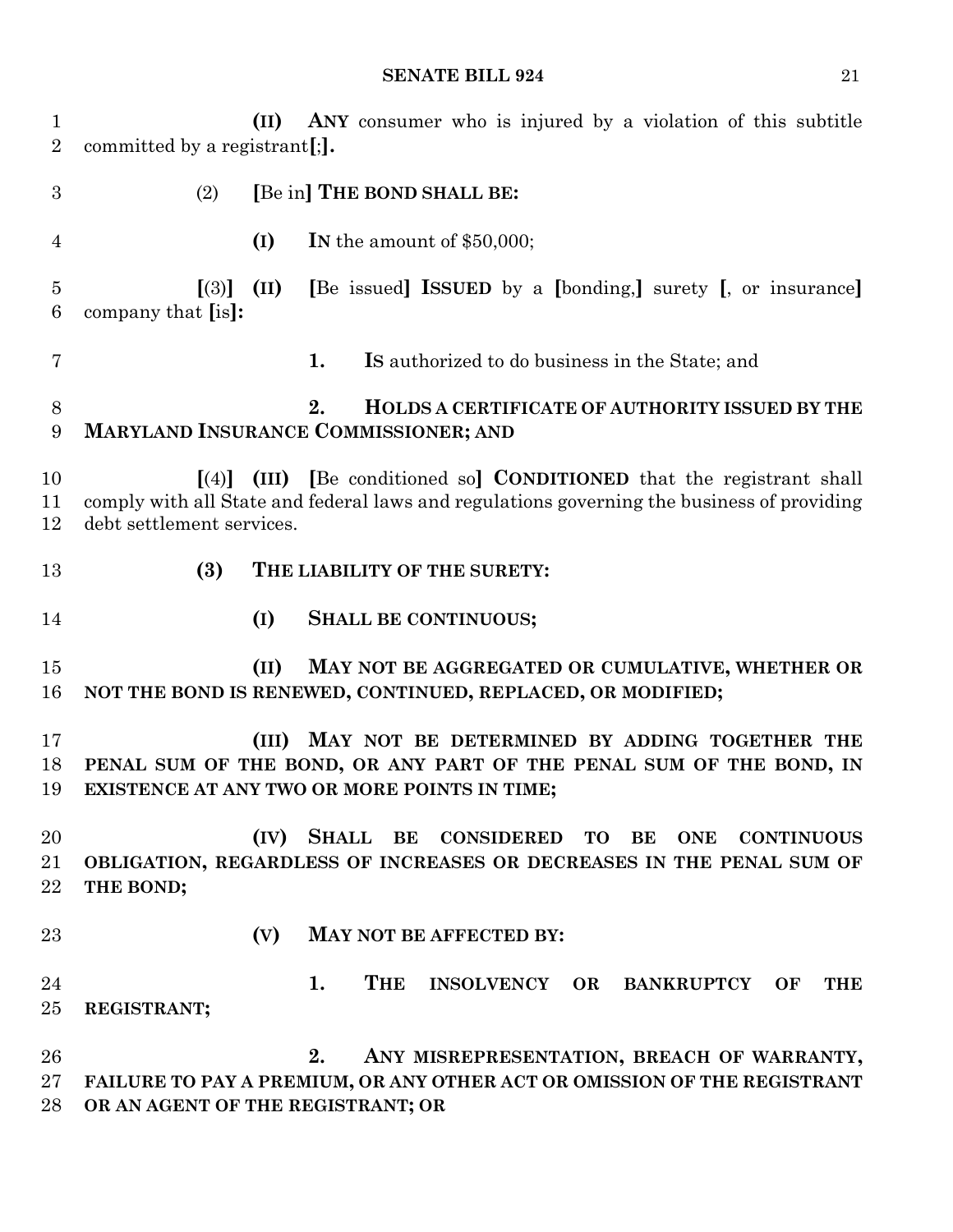|                               | 22                                                                                                     |    |                | <b>SENATE BILL 924</b>                   |    |            |                                                           |            |
|-------------------------------|--------------------------------------------------------------------------------------------------------|----|----------------|------------------------------------------|----|------------|-----------------------------------------------------------|------------|
| $\mathbf 1$<br>$\overline{2}$ | 3.<br>REGISTRATION;                                                                                    |    | <b>THE</b>     | <b>SUSPENSION</b>                        | OF | <b>THE</b> | <b>REGISTRANT'S</b>                                       |            |
| 3<br>$\overline{4}$           | (VI)<br>ACTION BY THE COMMISSIONER AS A PREREQUISITE TO LIABILITY; AND                                 |    |                |                                          |    |            | MAY NOT REQUIRE AN ADMINISTRATIVE ENFORCEMENT             |            |
| $\overline{5}$<br>6           | <b>DATE ON WHICH:</b>                                                                                  |    |                |                                          |    |            | (VII) SHALL CONTINUE FOR 3 YEARS AFTER THE LATER OF THE   |            |
| 7                             |                                                                                                        | 1. |                | THE BOND IS CANCELED; OR                 |    |            |                                                           |            |
| 8<br>9                        | 2.<br>REGISTERED.                                                                                      |    |                |                                          |    |            | THE REGISTRANT, FOR ANY REASON, CEASES TO BE              |            |
| 10<br>11                      | (4)<br>(I)<br>REGISTRANT BY GIVING NOTICE OF CANCELLATION TO THE COMMISSIONER.                         |    |                |                                          |    |            | A BOND MAY BE CANCELED BY THE SURETY OR THE               |            |
| 12<br>13                      | (II)<br><b>SHALL:</b>                                                                                  |    |                |                                          |    |            | NOTICE UNDER SUBPARAGRAPH (I) OF THIS PARAGRAPH           |            |
| 14                            | 1.                                                                                                     |    |                | <b>BE IN WRITING; AND</b>                |    |            |                                                           |            |
| 15<br>16                      | REQUESTED.                                                                                             | 2. |                |                                          |    |            | BE SENT BY CERTIFIED MAIL, RETURN RECEIPT                 |            |
| 17<br>18<br>19                | (III)<br>NOT EFFECTIVE UNTIL 90 DAYS AFTER RECEIPT OF A NOTICE OF CANCELLATION BY<br>THE COMMISSIONER. |    |                |                                          |    |            | A CANCELLATION OF A BOND UNDER THIS PARAGRAPH IS          |            |
| 20                            | (5)                                                                                                    |    |                |                                          |    |            | A CLAIM AGAINST THE BOND MAY BE FILED WITH THE SURETY BY: |            |
| 21                            | (I)                                                                                                    |    | A CLAIMANT; OR |                                          |    |            |                                                           |            |
| 22<br>23                      | (II)<br>THE STATE.                                                                                     |    |                |                                          |    |            | THE COMMISSIONER FOR THE BENEFIT OF A CLAIMANT OR         |            |
| 24<br>$25\,$                  | (6)<br>AMOUNT OF THE BOND, THE SURETY:                                                                 |    |                |                                          |    |            | IF THE AMOUNT OF CLAIMS AGAINST A BOND EXCEEDS THE        |            |
| 26<br>$27\,$                  | (I)<br>COMMISSIONER FOR PRO RATA DISTRIBUTION TO CLAIMANTS; AND                                        |    |                |                                          |    |            | SHALL PAY THE AMOUNT OF THE BOND TO                       | <b>THE</b> |
| 28                            | (II)                                                                                                   |    |                | IS RELIEVED OF LIABILITY UNDER THE BOND. |    |            |                                                           |            |